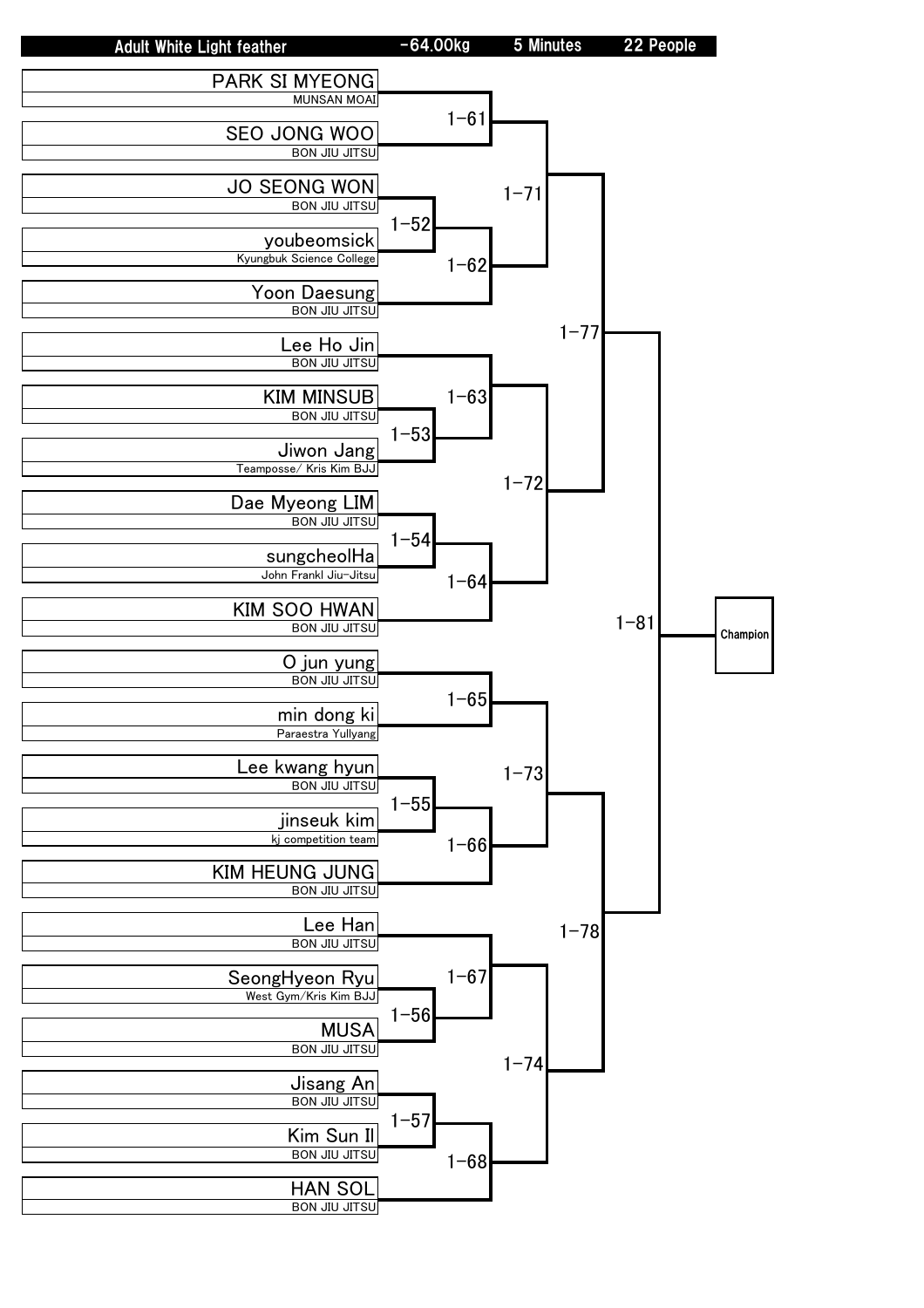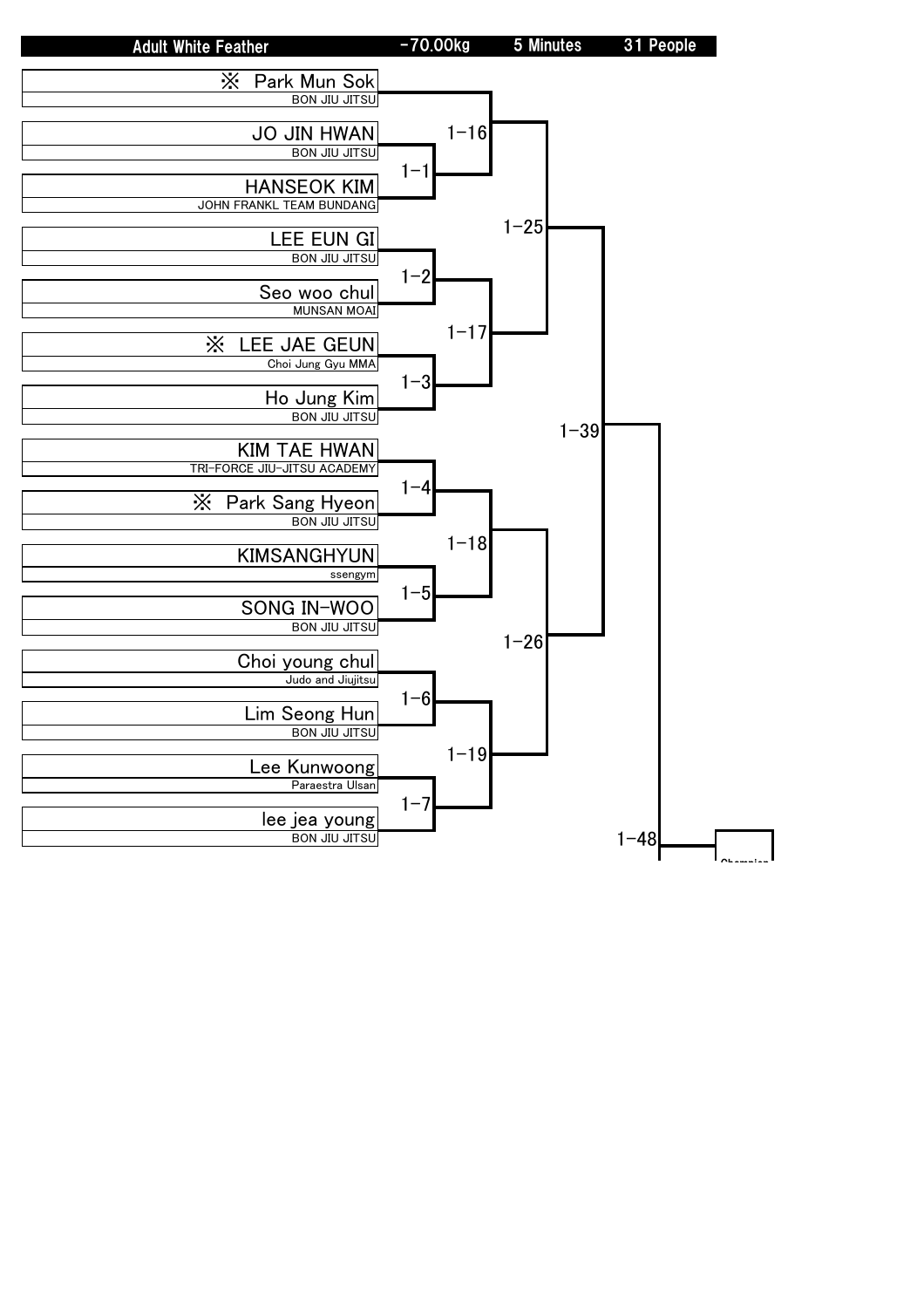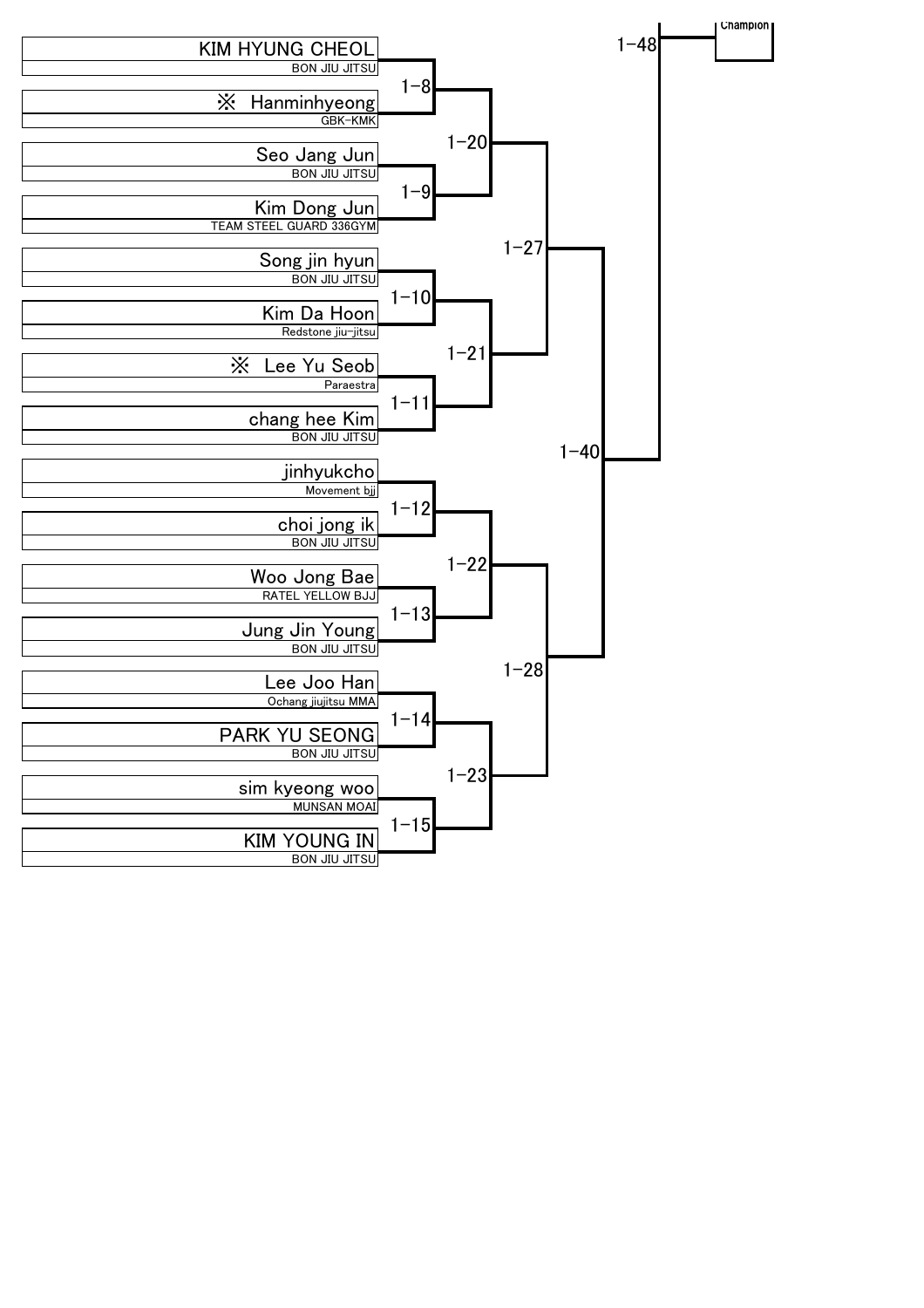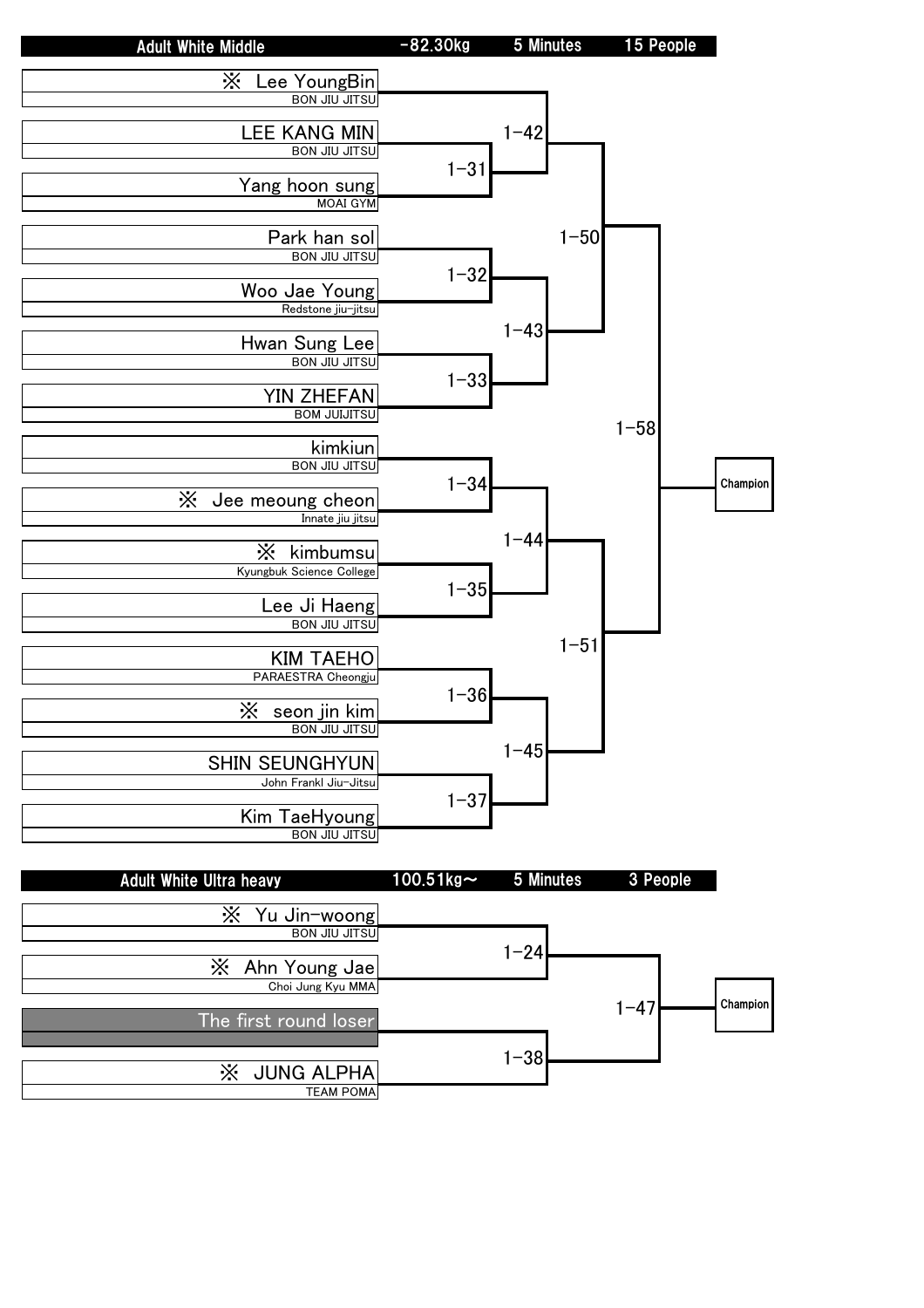| <b>Adult White Rooster</b>                | $-57.50kg$ | 5 Minutes        | 4 People |          |
|-------------------------------------------|------------|------------------|----------|----------|
| Lee gwang ho                              |            |                  |          |          |
| <b>BON JIU JITSU</b>                      |            |                  |          |          |
|                                           |            | $1 - 29$         |          |          |
| ho kang<br>Johnfrankl bjj guyktuchanggo   |            |                  |          |          |
|                                           |            |                  | $1 - 41$ | Champion |
| X<br>Yoon Dong-min                        |            |                  |          |          |
| Paraestra Ulsan                           |            |                  |          |          |
| Choi Jae hyeon                            |            | $1 - 30$         |          |          |
| <b>BON JIU JITSU</b>                      |            |                  |          |          |
|                                           |            |                  |          |          |
| Master1 Purple Light feather              | $-64.00kg$ | <b>6 Minutes</b> | 2 People |          |
|                                           |            |                  |          |          |
| KIM JAI HYUN                              |            |                  |          |          |
| <b>BON JIU JITSU</b>                      |            |                  | $1 - 75$ | Champion |
| Choi Hyo Kyoung                           |            |                  |          |          |
| <b>BON JIU JITSU</b>                      |            |                  |          |          |
|                                           |            |                  |          |          |
| <b>Master1 Purple Feather</b>             | $-70.00kg$ | <b>6 Minutes</b> | 2 People |          |
|                                           |            |                  |          |          |
| X<br>Yusuke Tabata<br>PARAESTRA CHIBA     |            |                  |          |          |
|                                           |            |                  | $1 - 76$ | Champion |
| Han Jongyun                               |            |                  |          |          |
| <b>BON JIU JITSU</b>                      |            |                  |          |          |
|                                           |            |                  |          |          |
| Master1 Purple Light                      | $-76.00kg$ | <b>6 Minutes</b> | 1 People |          |
| Chae Hee Kang                             |            |                  |          |          |
| GBK-KMK                                   |            |                  |          | Champion |
|                                           |            |                  |          |          |
| <b>Master1 Brown Middle</b>               | $-82.30kg$ | <b>6 Minutes</b> | 1 People |          |
|                                           |            |                  |          |          |
| X<br>Mun byung tak                        |            |                  |          | Champion |
| Paraestra Daegu                           |            |                  |          |          |
|                                           |            |                  |          |          |
| Master2 Purple Light                      | $-76.00kg$ | 5 Minutes        | 2 People |          |
| Х<br>Lee namhee                           |            |                  |          |          |
| TAR-Kris Kim BJJ                          |            |                  |          |          |
|                                           |            |                  | $1 - 49$ | Champion |
| X<br>Yoo ki yeong<br><b>BON JIU JITSU</b> |            |                  |          |          |
|                                           |            |                  |          |          |
| Master3 Blue Light                        | $-76.00kg$ | 5 Minutes        | 2 People |          |
|                                           |            |                  |          |          |
| X<br>Myung Dae-gwan                       |            |                  |          |          |
| Paraestra Ulsan                           |            |                  |          |          |
| Kwon Jin Gu                               |            |                  | $1 - 79$ | Champion |
| PARAESTRA KOREA                           |            |                  |          |          |
|                                           |            |                  |          |          |
| Master3 Blue Middle                       | $-82.30kg$ | 5 Minutes        | 1 People |          |
|                                           |            |                  |          |          |
| Hwang Sang Chan                           |            |                  |          | Champion |
| <b>SSABI MMA</b>                          |            |                  |          |          |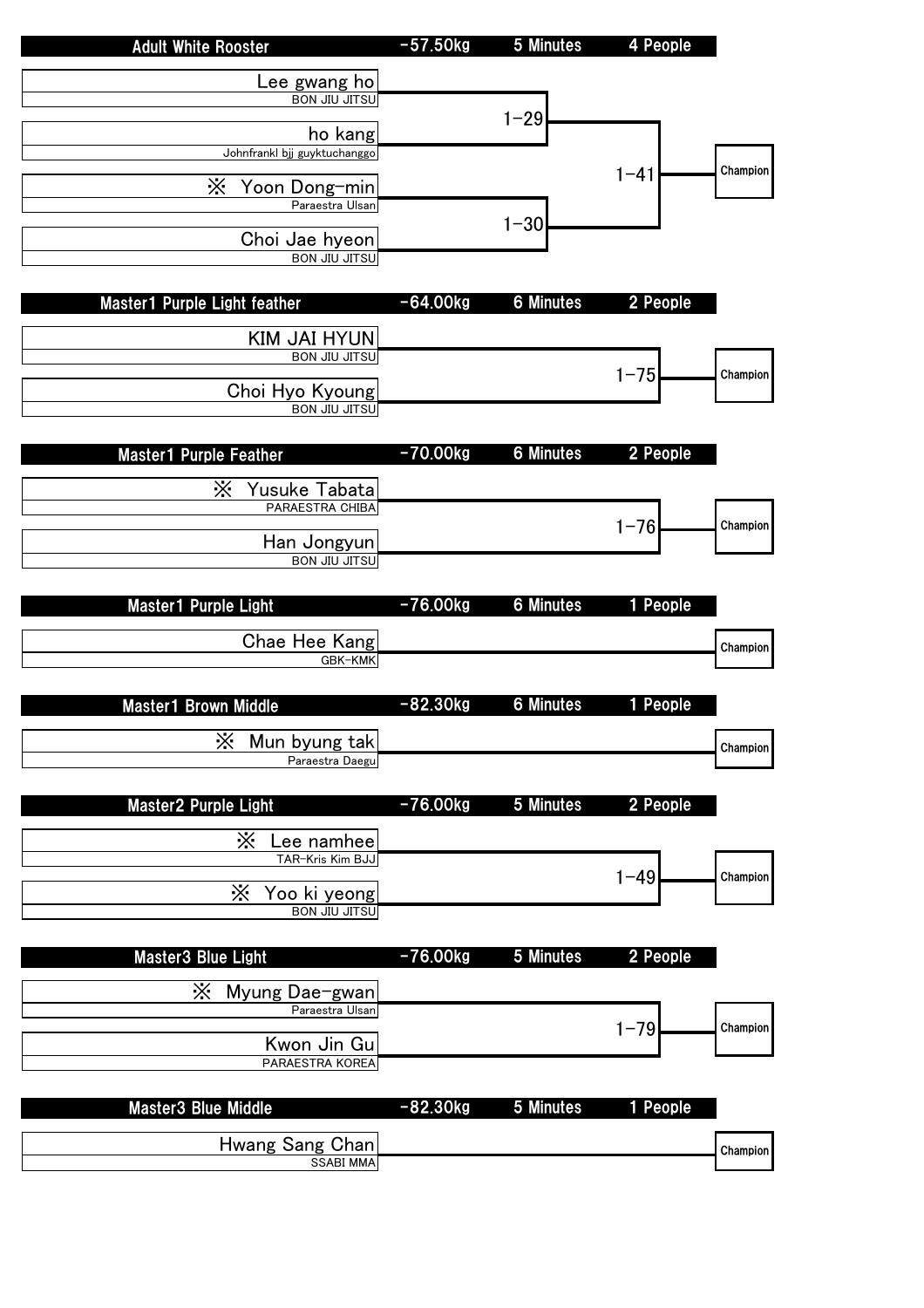| <b>Master4 White Feather</b>               | $-70.00kg$  | 5 Minutes        | 1 People |          |
|--------------------------------------------|-------------|------------------|----------|----------|
| HONG GUN SUN                               |             |                  |          | Champion |
| <b>BON JIU JITSU</b>                       |             |                  |          |          |
| Master4 Blue Light                         | $-76.00kg$  | 5 Minutes        | 3 People |          |
| Kim wongyu                                 |             |                  |          |          |
| Judo and Jiujitsu                          |             | $1 - 46$         |          |          |
| <b>KANG JIN SU</b>                         |             |                  |          |          |
| <b>BON JIU JITSU</b>                       |             |                  | $1 - 69$ | Champion |
| The first round loser                      |             |                  |          |          |
| X<br>KOO JI HAN                            |             | $1 - 59$         |          |          |
| GBK-KMK                                    |             |                  |          |          |
|                                            |             |                  |          |          |
| <b>Master4 Blue Middle</b>                 | $-82.30kg$  | <b>5 Minutes</b> | 1 People |          |
| Ji Cheong Jae<br>Redstone jiu-jitsu        |             |                  |          | Champion |
|                                            |             |                  |          |          |
| Master1 Purple Open class                  | <b>OPEN</b> | <b>6 Minutes</b> | 1 People |          |
| Yusuke Tabata                              |             |                  |          | Champion |
| PARAESTRA CHIBA                            |             |                  |          |          |
|                                            |             |                  |          |          |
| Master2 Purple Open class                  | <b>OPEN</b> | 5 Minutes        | 3 People |          |
|                                            |             |                  |          |          |
| Yoo ki yeong<br><b>BON JIU JITSU</b>       |             |                  |          |          |
| Jody Allan Barron                          |             | $1 - 60$         |          |          |
| Korea Academy                              |             |                  |          | Champion |
| The first round loser                      |             |                  | $1 - 80$ |          |
|                                            |             | $1 - 70$         |          |          |
| <sub>-</sub> ee namhee<br>TAR-Kris Kim BJJ |             |                  |          |          |
|                                            |             |                  |          |          |
| Master1 Brown Open class                   | <b>OPEN</b> | <b>6 Minutes</b> | 1 People |          |
| Mun byung tak<br>Paraestra Daegu           |             |                  |          | Champion |
|                                            |             |                  |          |          |
| Master3 Blue Open class                    | <b>OPEN</b> | 5 Minutes        | 1 People |          |
| Myung Dae-gwan                             |             |                  |          | Champion |
| Paraestra Ulsan                            |             |                  |          |          |
| Master4 Blue Open class                    | <b>OPEN</b> | 5 Minutes        | 1 People |          |
| KOO JI HAN                                 |             |                  |          | Champion |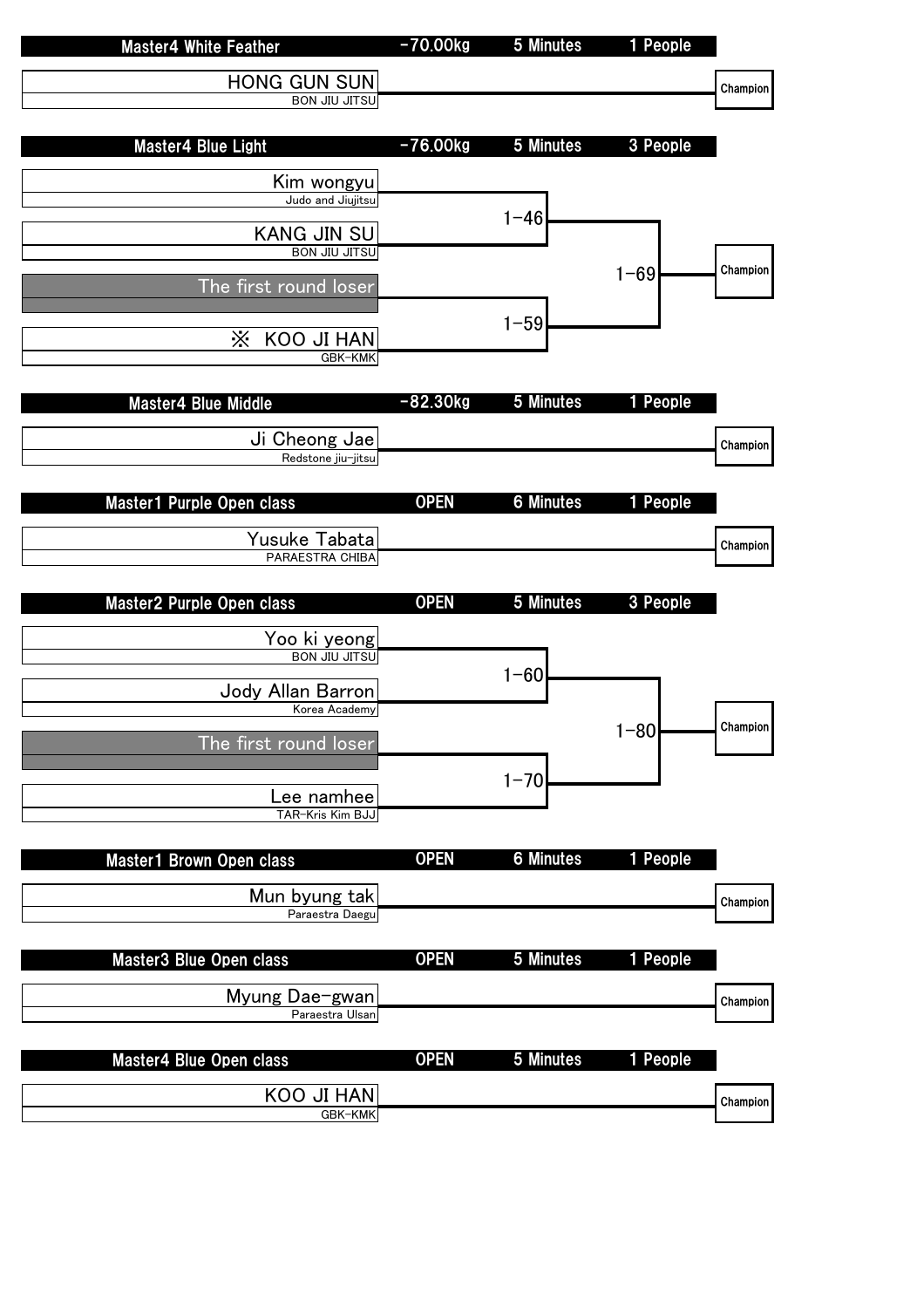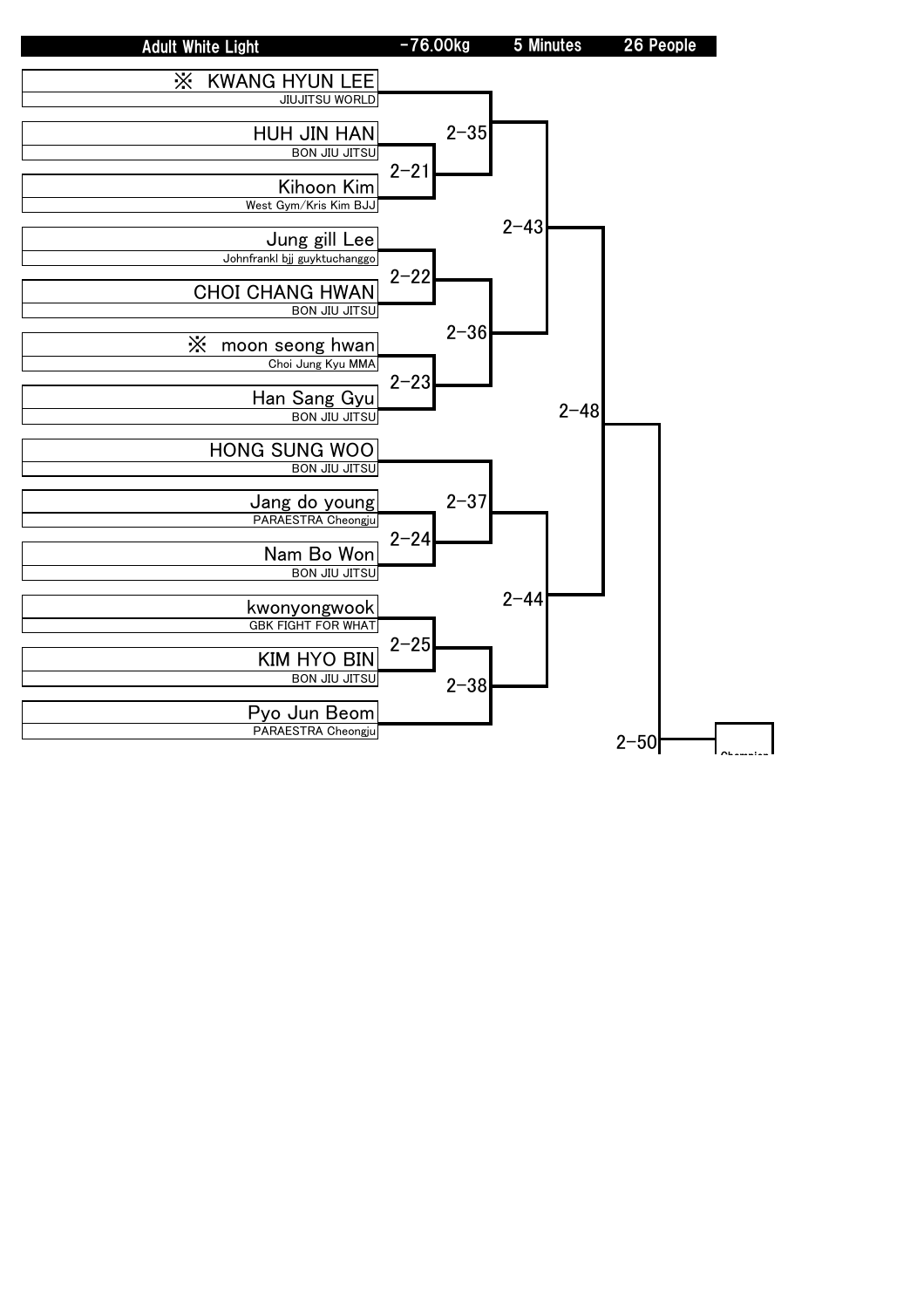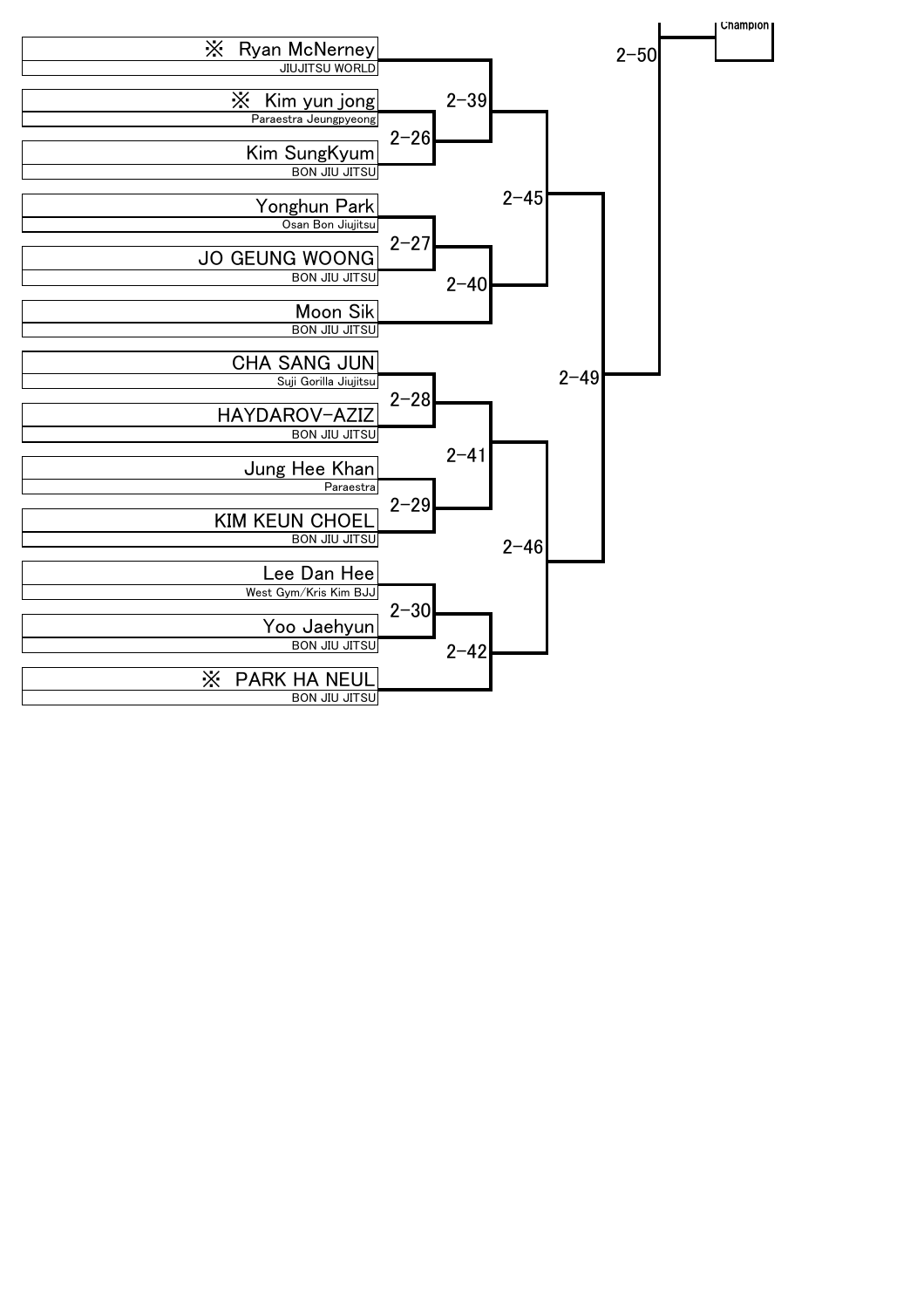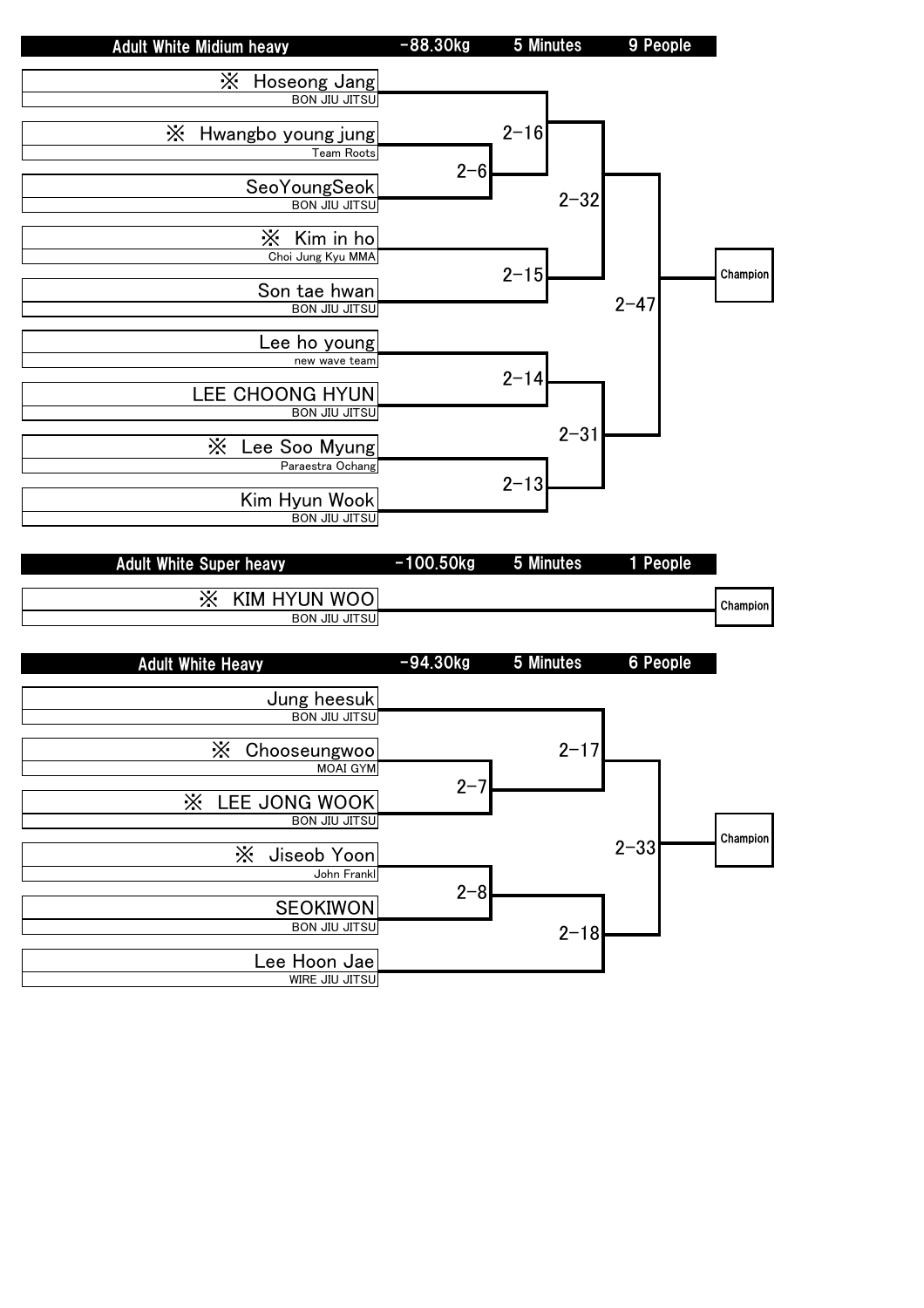| <b>Adult Blue Light</b>                         | $-76.00kg$    | <b>6 Minutes</b> | 13 People |          |
|-------------------------------------------------|---------------|------------------|-----------|----------|
| Kim Young Hwan                                  |               |                  |           |          |
| <b>BON JIU JITSU</b>                            |               |                  |           |          |
|                                                 |               |                  |           |          |
| X<br><b>KIM BOK RAK</b><br><b>BON JIU JITSU</b> |               | $2 - 9$          |           |          |
|                                                 | $2 - 1$       |                  |           |          |
| Lee Chang Hun                                   |               |                  |           |          |
| Paraestra Yullyang                              |               |                  |           |          |
| <b>KIM JUNG HWAN</b>                            |               | $2 - 19$         |           |          |
| <b>BON JIU JITSU</b>                            |               |                  |           |          |
|                                                 | $2 - 2$       |                  |           |          |
| X<br>YUN DONG GYU<br><b>KJ WIRE</b>             |               |                  |           |          |
|                                                 |               | $2 - 10$         |           |          |
| X<br>Lee Jaeyong                                |               |                  |           |          |
| Paraestra                                       |               |                  |           | Champion |
| X<br><b>LEE GIYOUNG</b>                         | $2 - 3$       |                  |           |          |
| <b>BON JIU JITSU</b>                            |               |                  | $2 - 34$  |          |
| Х<br><b>PARK HO SUNG</b>                        |               |                  |           |          |
| <b>BON JIU JITSU</b>                            |               |                  |           |          |
|                                                 |               |                  |           |          |
| X<br>kim sun yung<br><b>BON JIU JITSU</b>       |               | $2 - 11$         |           |          |
|                                                 | $2 - 4$       |                  |           |          |
| <b>JOSEMIN</b>                                  |               |                  |           |          |
| SAMCHEON FIRST GYM                              |               |                  |           |          |
| <b>HWANG UI HYURK</b>                           |               | $2 - 20$         |           |          |
| <b>BON JIU JITSU</b>                            |               |                  |           |          |
|                                                 | $2 - 5$       |                  |           |          |
| oh il koo<br>new wave team                      |               |                  |           |          |
|                                                 |               | $2 - 12$         |           |          |
| X<br>Park Hyeong Ho                             |               |                  |           |          |
| <b>BON JIU JITSU</b>                            |               |                  |           |          |
|                                                 |               |                  |           |          |
| <b>Master2 Blue Heavy</b>                       | $-94.30kg$    | 5 Minutes        | 1 People  |          |
| <b>DONGWOOK KIM</b>                             |               |                  |           | Champion |
| None                                            |               |                  |           |          |
|                                                 |               |                  |           |          |
| Master2 Blue Super heavy                        | $-100.50kg$   | 5 Minutes        | 1 People  |          |
|                                                 |               |                  |           |          |
| LEE JONG SUK<br><b>BON JIU JITSU</b>            |               |                  |           | Champion |
|                                                 |               |                  |           |          |
| Master2 Blue Ultra heavy                        | 100.51 $kg$ ~ | 5 Minutes        | 1 People  |          |
|                                                 |               |                  |           |          |
| X<br>Jeff Hovinga                               |               |                  |           | Champion |
| <b>BON JIU JITSU</b>                            |               |                  |           |          |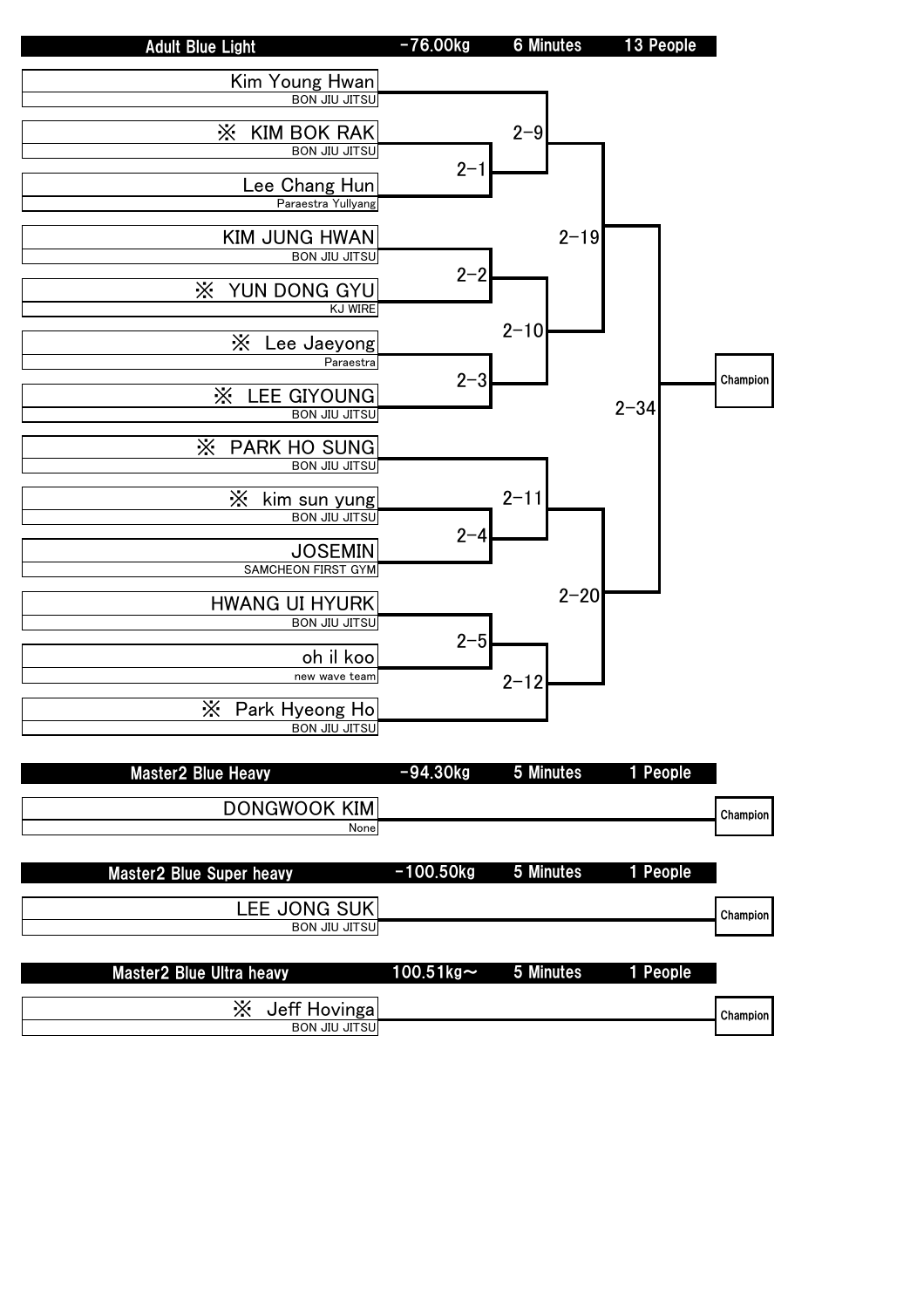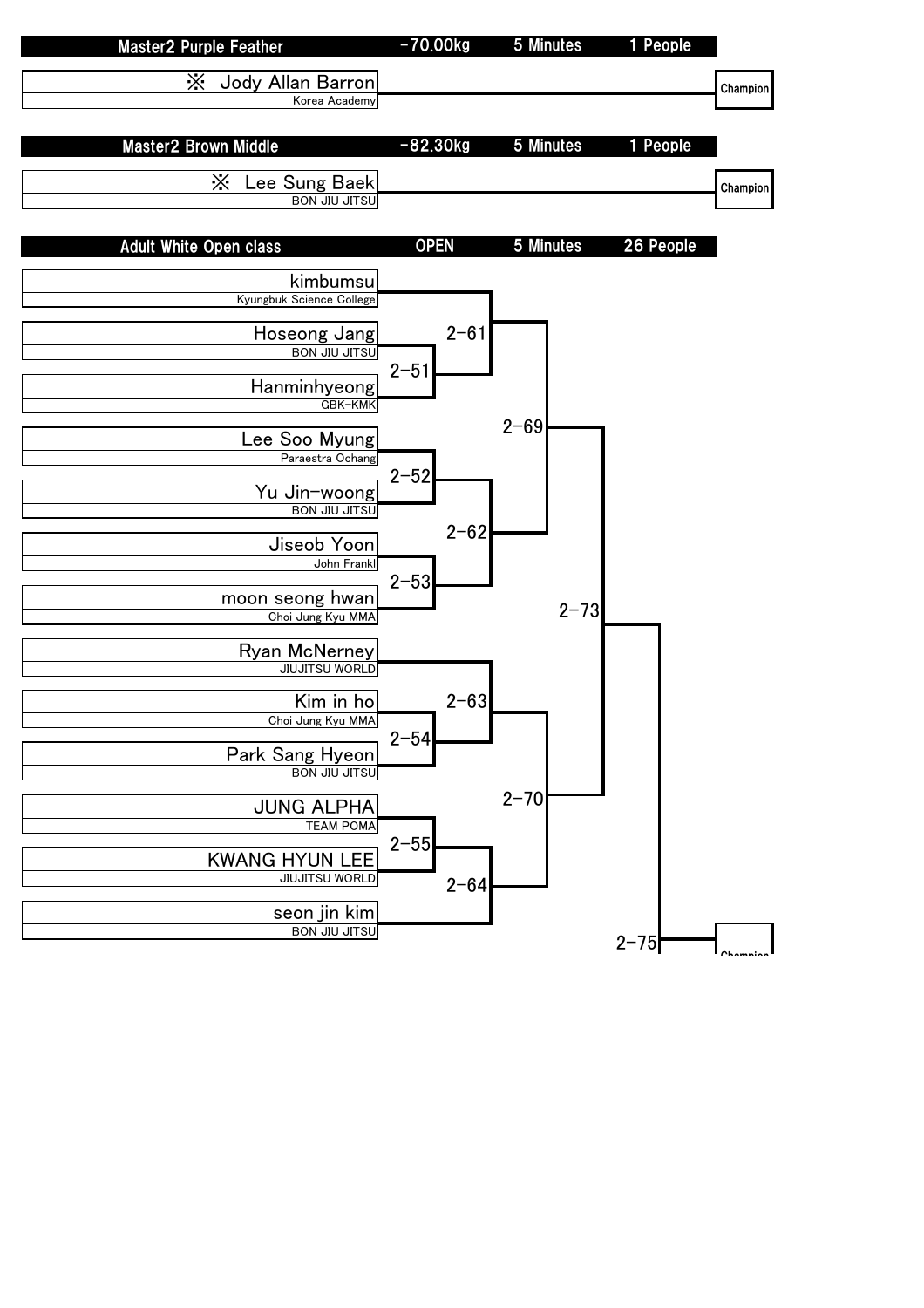

| <b>Masterz Blue Open class</b>  | <b>UPEN</b> | <b>b</b> Minutes   | I Reopie |                 |
|---------------------------------|-------------|--------------------|----------|-----------------|
| Jeff Hovinga                    |             |                    |          | <b>Champion</b> |
| <b>BON JIU JITSU</b>            |             |                    |          |                 |
| <b>Master2 Brown Open class</b> | <b>OPEN</b> | 5 Minutes 1 People |          |                 |
|                                 |             |                    |          |                 |
| Lee Sung Baek                   |             |                    |          | <b>Champion</b> |

BON JIU JITSU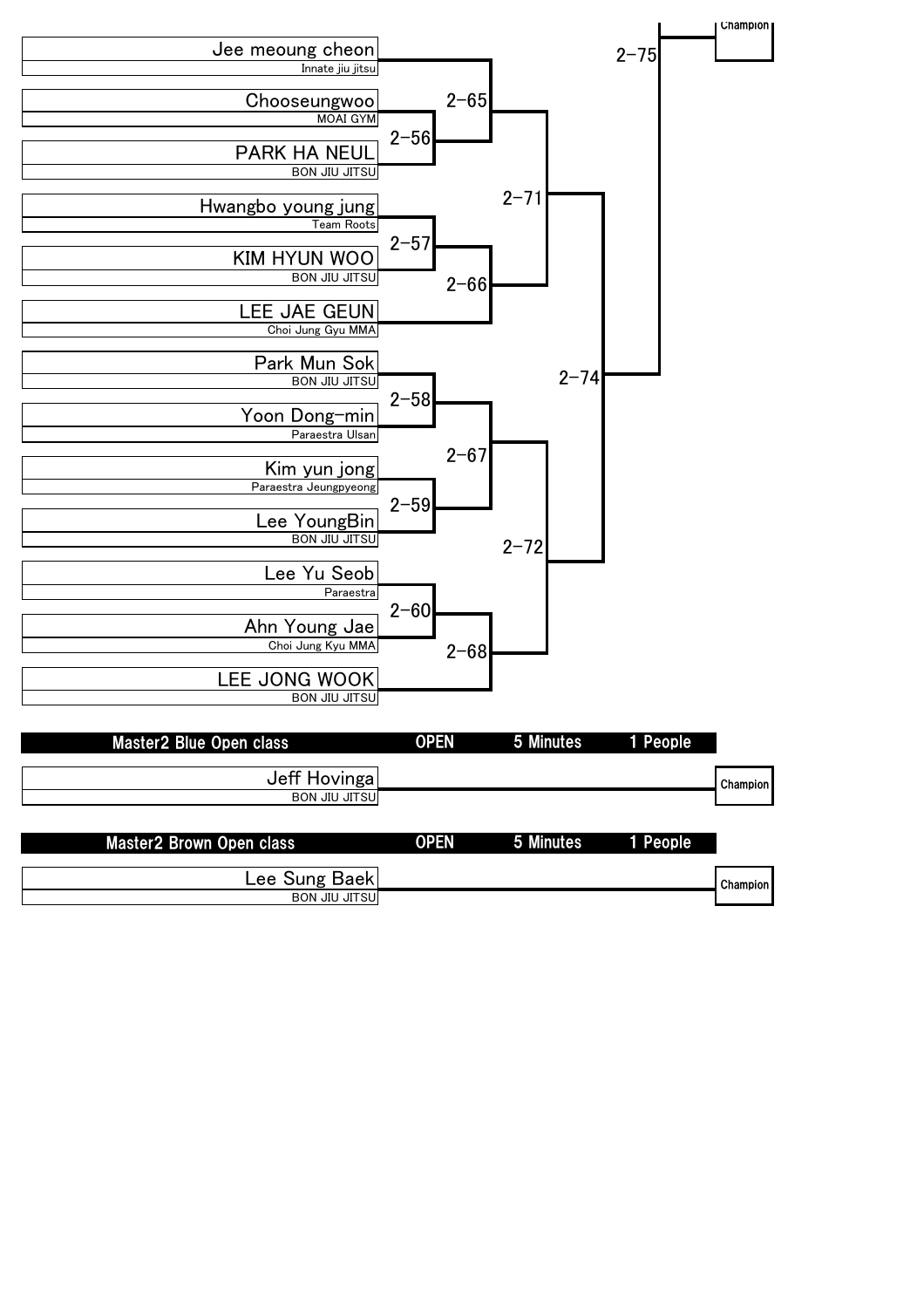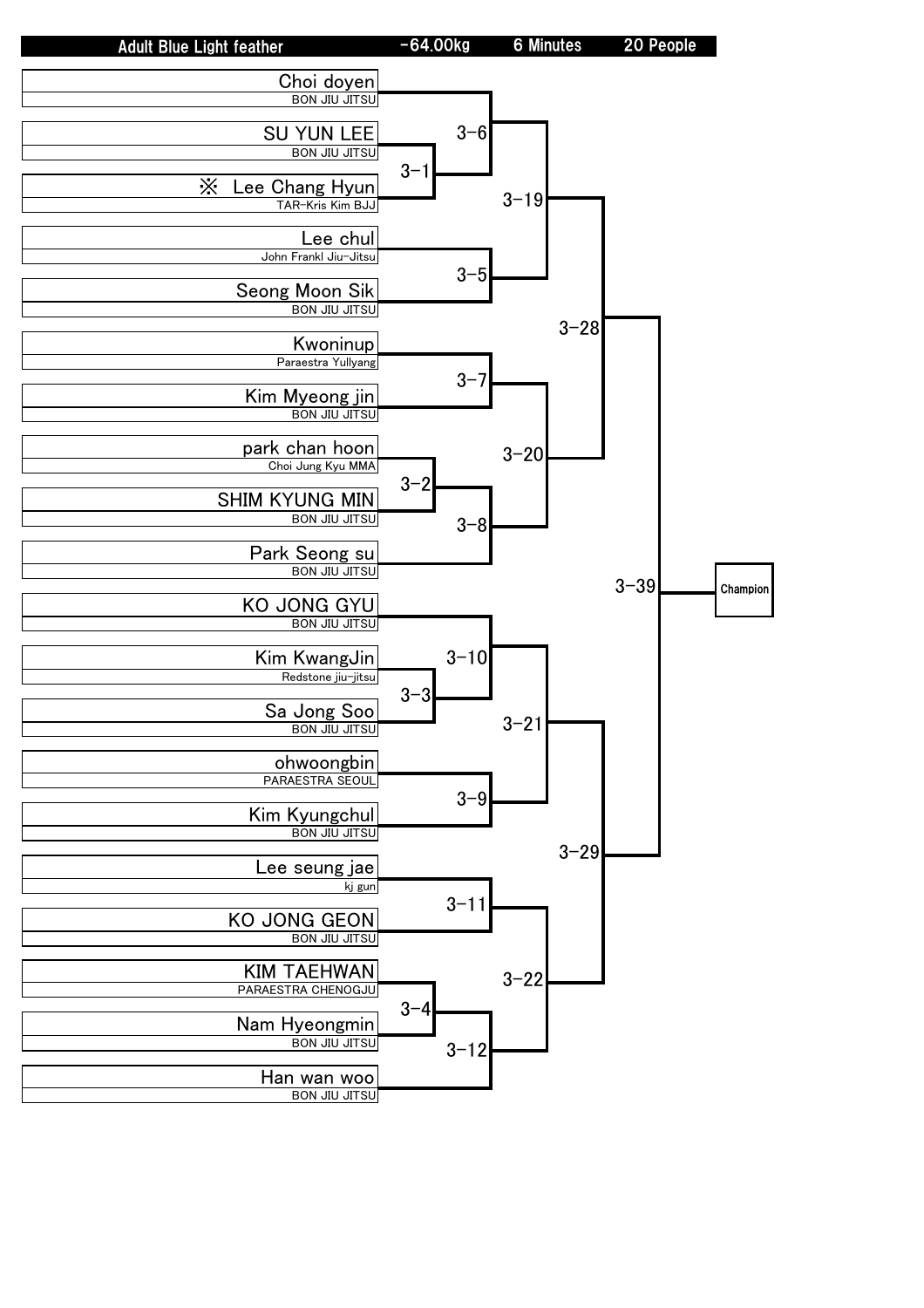| <b>Adult Blue Feather</b>             | $-70.00kg$ | 6 Minutes | 14 People |          |
|---------------------------------------|------------|-----------|-----------|----------|
| <b>KIM SEUNG JAE</b>                  |            |           |           |          |
| <b>BON JIU JITSU</b>                  |            |           |           |          |
| Lee Sang Ho                           |            | $3 - 23$  |           |          |
| <b>BON JIU JITSU</b>                  |            |           |           |          |
| Yang Ikju                             | $3 - 13$   |           |           |          |
| TRI-FORCE JIU-JITSU ACADEMY           |            |           |           |          |
|                                       |            |           |           |          |
| Lee woo suk<br><b>BON JIU JITSU</b>   |            | $3 - 32$  |           |          |
|                                       | $3 - 14$   |           |           |          |
| ha minsu                              |            |           |           |          |
| Paraestra Yullyang                    |            | $3 - 24$  |           |          |
| kim jin seong                         |            |           |           |          |
| atoskorea teamtyrant                  | $3 - 15$   |           |           |          |
| $\times$<br>kim youngmok              |            |           |           |          |
| <b>BON JIU JITSU</b>                  |            |           | $3 - 40$  | Champion |
| Cho Gyeong Eui                        |            |           |           |          |
| <b>TEAM POMA</b>                      |            |           |           |          |
| Choi hyo rim                          | $3 - 16$   |           |           |          |
| <b>BON JIU JITSU</b>                  |            |           |           |          |
| Lee Sung Woon                         |            | $3 - 25$  |           |          |
| <b>BON JIU JITSU</b>                  |            |           |           |          |
|                                       | $3 - 17$   |           |           |          |
| seongwoon na<br>John Frankl Jiu-Jitsu |            |           |           |          |
|                                       |            | $3 - 33$  |           |          |
| Kim tae hyun<br><b>BON JIU JITSU</b>  |            |           |           |          |
|                                       | $3 - 18$   |           |           |          |
| ahn hyung jun                         |            |           |           |          |
| impact wolf gym                       |            | $3 - 26$  |           |          |
| X<br><b>KIMCHANUK</b>                 |            |           |           |          |
| <b>MOAI GYM</b>                       |            |           |           |          |

| <b>Adult Blue Middle</b> | $-82.30kg$              | <b>6 Minutes</b> | 6 People |          |
|--------------------------|-------------------------|------------------|----------|----------|
| X<br>Choi Junil          |                         |                  |          |          |
| <b>BON JIU JITSU</b>     |                         |                  |          |          |
| ParkDoHyun               |                         | $3 - 37$         |          |          |
|                          | GBK-KMK<br>$3 - 30$     |                  |          |          |
| <b>KIM KANG MIN</b>      |                         |                  |          |          |
| <b>BON JIU JITSU</b>     |                         |                  |          | Champion |
| Lee Ju Han               |                         |                  | $3 - 44$ |          |
|                          | John Frankl<br>$3 - 31$ |                  |          |          |
| Go jaehyuk               |                         |                  |          |          |
| <b>BON JIU JITSU</b>     |                         | $3 - 38$         |          |          |
| Chae kuk hee             |                         |                  |          |          |
| Paraestra Daegu          |                         |                  |          |          |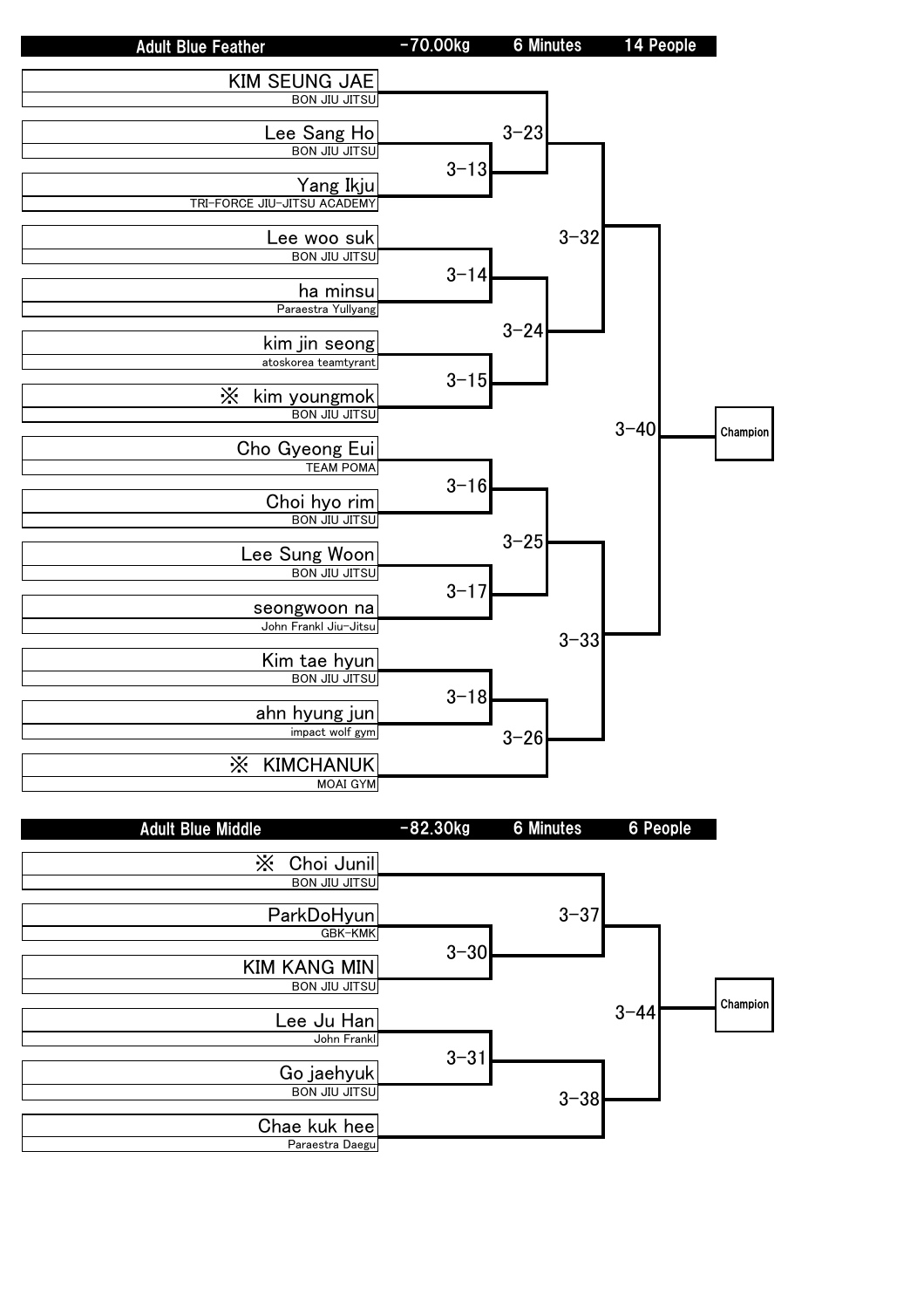|                                                | $-88.30kg$    | <b>6 Minutes</b> | 4 People |          |
|------------------------------------------------|---------------|------------------|----------|----------|
| X<br>Kim Jeong Hun                             |               |                  |          |          |
| <b>BON JIU JITSU</b>                           |               |                  |          |          |
| $\times$<br>Cho Yung Ho                        |               | $3 - 35$         |          |          |
| <b>KJ WIRE</b>                                 |               |                  |          |          |
|                                                |               |                  | $3 - 43$ | Champion |
| SeungWoo Kang<br>Jiujitsu Lab                  |               |                  |          |          |
|                                                |               | $3 - 36$         |          |          |
| X<br>Yang Geon Mo<br><b>BON JIU JITSU</b>      |               |                  |          |          |
|                                                |               |                  |          |          |
| <b>Adult Blue Heavy</b>                        | $-94.30kg$    | <b>6 Minutes</b> | 3 People |          |
|                                                |               |                  |          |          |
| min joun kim<br>Suji Gorilla Jiujitsu          |               |                  |          |          |
|                                                |               | $3 - 27$         |          |          |
| X<br>Yongmin Park<br>John Frankl               |               |                  |          |          |
|                                                |               |                  | $3 - 42$ | Champion |
| The first round loser                          |               |                  |          |          |
|                                                |               | $3 - 34$         |          |          |
| Х<br>Park yong joon                            |               |                  |          |          |
| John frankl ratel yellow                       |               |                  |          |          |
| <b>Adult Blue Super heavy</b>                  | $-100.50kg$   | <b>6 Minutes</b> | 1 People |          |
|                                                |               |                  |          |          |
| Х<br>Byeong Hyun Yoo<br><b>BON JIU JITSU</b>   |               |                  |          | Champion |
|                                                |               |                  |          |          |
| <b>Adult Blue Ultra heavy</b>                  | 100.51 $kg$ ~ | <b>6 Minutes</b> | 2 People |          |
| Х<br>Chun Soong Hun                            |               |                  |          |          |
| <b>JIUJITSU WORLD</b>                          |               |                  |          |          |
| X<br>kwan yeong jeong                          |               |                  | $3 - 41$ | Champion |
|                                                |               |                  |          |          |
| John Frankl Jiu-Jitsu                          |               |                  |          |          |
|                                                |               |                  |          |          |
| <b>Adult Blue Rooster</b>                      | $-57.50kg$    | <b>6 Minutes</b> | 4 People |          |
|                                                |               |                  |          |          |
| Seo Ji ho<br><b>GBK FIGHT FOR WHAT</b>         |               |                  |          |          |
|                                                |               | $3 - 45$         |          |          |
| <b>JEONG YONGTAE</b><br><b>BON JIU JITSU</b>   |               |                  |          |          |
|                                                |               |                  | $3 - 58$ | Champion |
| Kim pyung heui                                 |               |                  |          |          |
| carlson gracie korea team matador<br>LeeJunSeo |               | $3 - 46$         |          |          |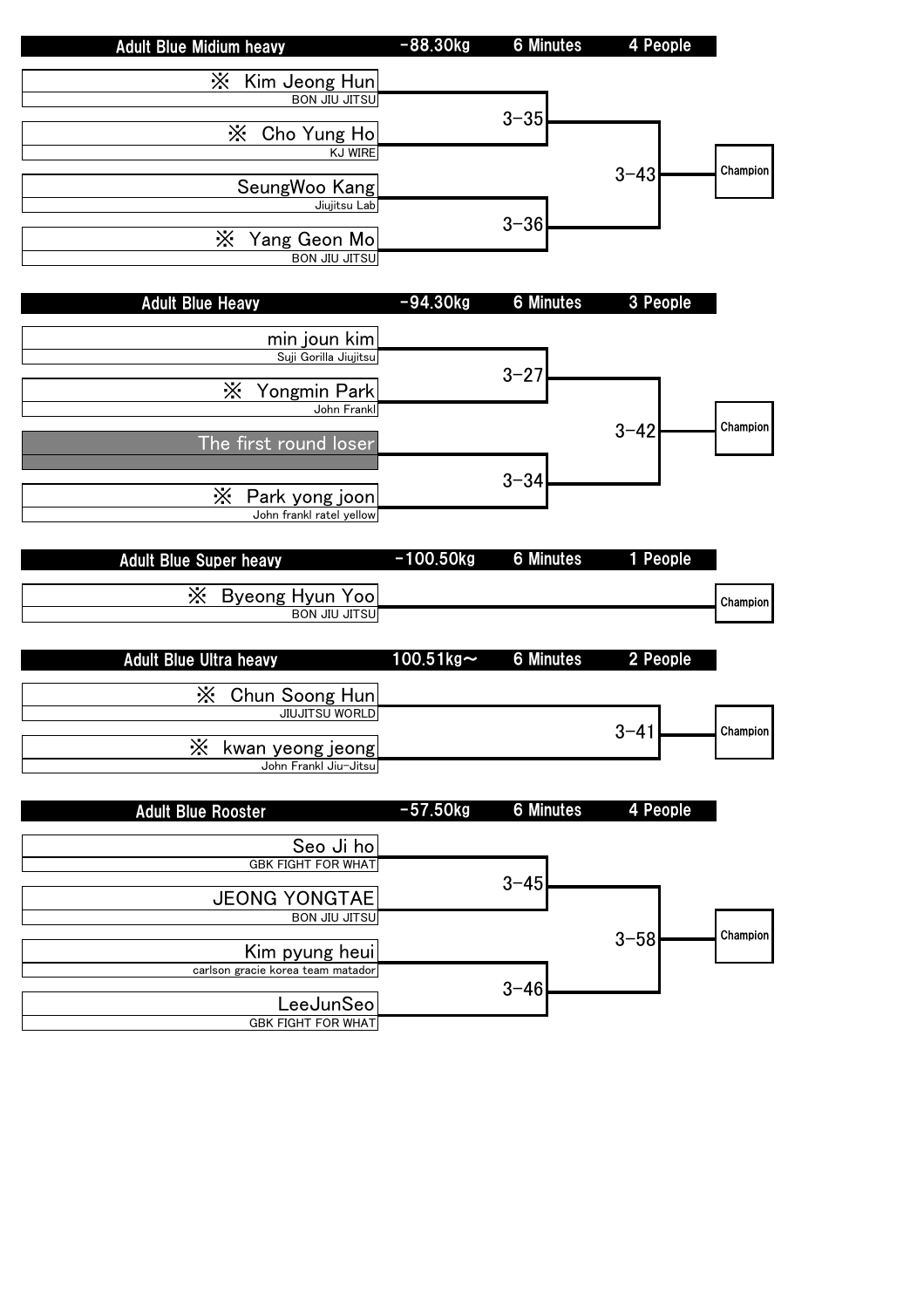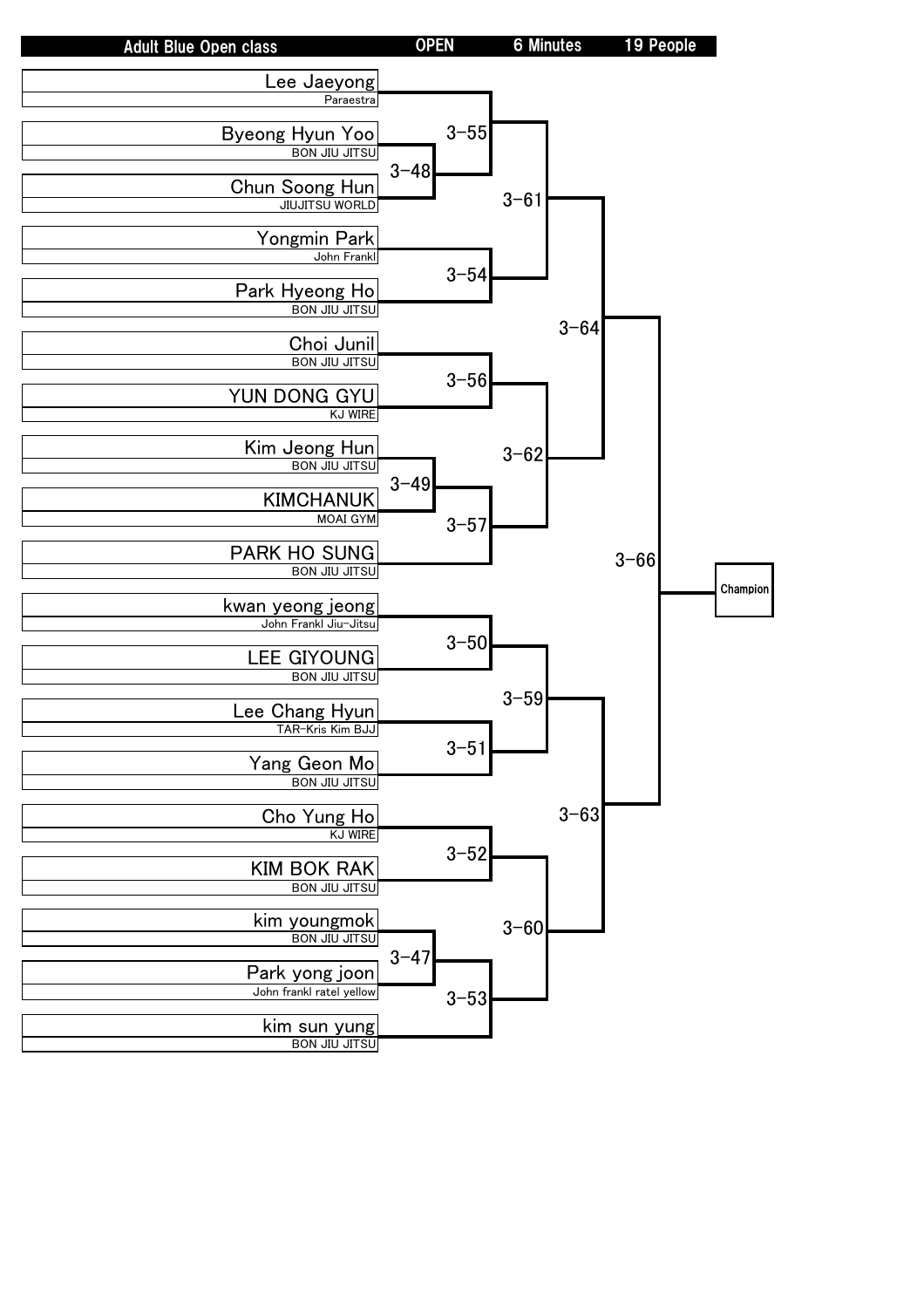| <b>Adult Brown Midium heavy</b>             | $-88.30kg$   | 8 Minutes | 1 People |          |
|---------------------------------------------|--------------|-----------|----------|----------|
| Х<br>Anthony H. Cruz<br>Carlson Gracie Guam |              |           |          | Champion |
| <b>Adult Brown Ultra heavy</b>              | $100.51$ kg~ | 8 Minutes | 1 People |          |
| Х<br>Kim Min Wook<br><b>JIUJITSU WORLD</b>  |              |           |          | Champion |
| <b>Adult Brown Open class</b>               | <b>OPEN</b>  | 8 Minutes | 2 People |          |
| Kim Min Wook                                |              |           |          |          |
| <b>JIUJITSU WORLD</b><br>Anthony H. Cruz    |              |           | $3 - 65$ | Champion |
| Carlson Gracie Guam                         |              |           |          |          |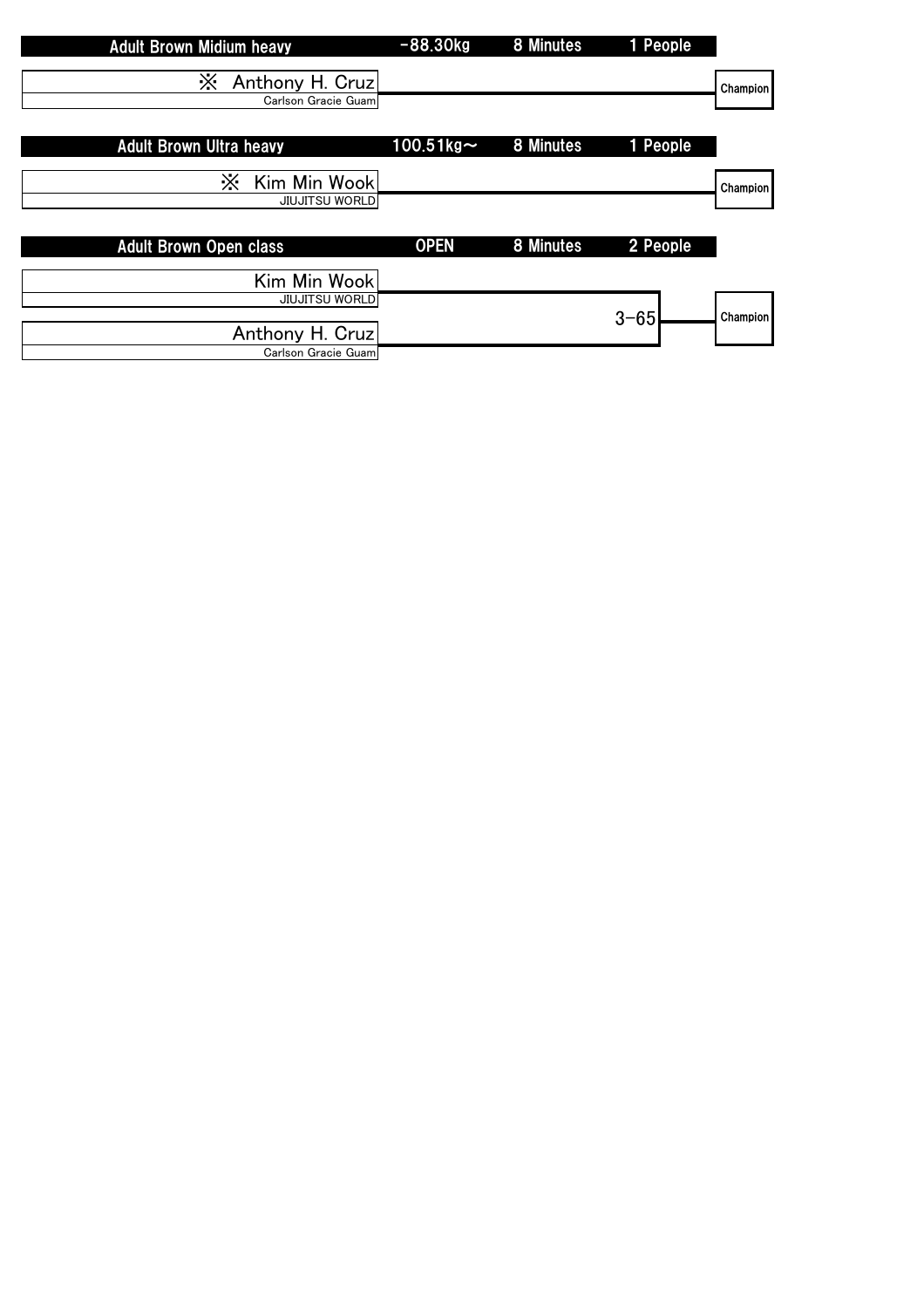

Min Ji Hong BON JIU JITSU  $4 - 17$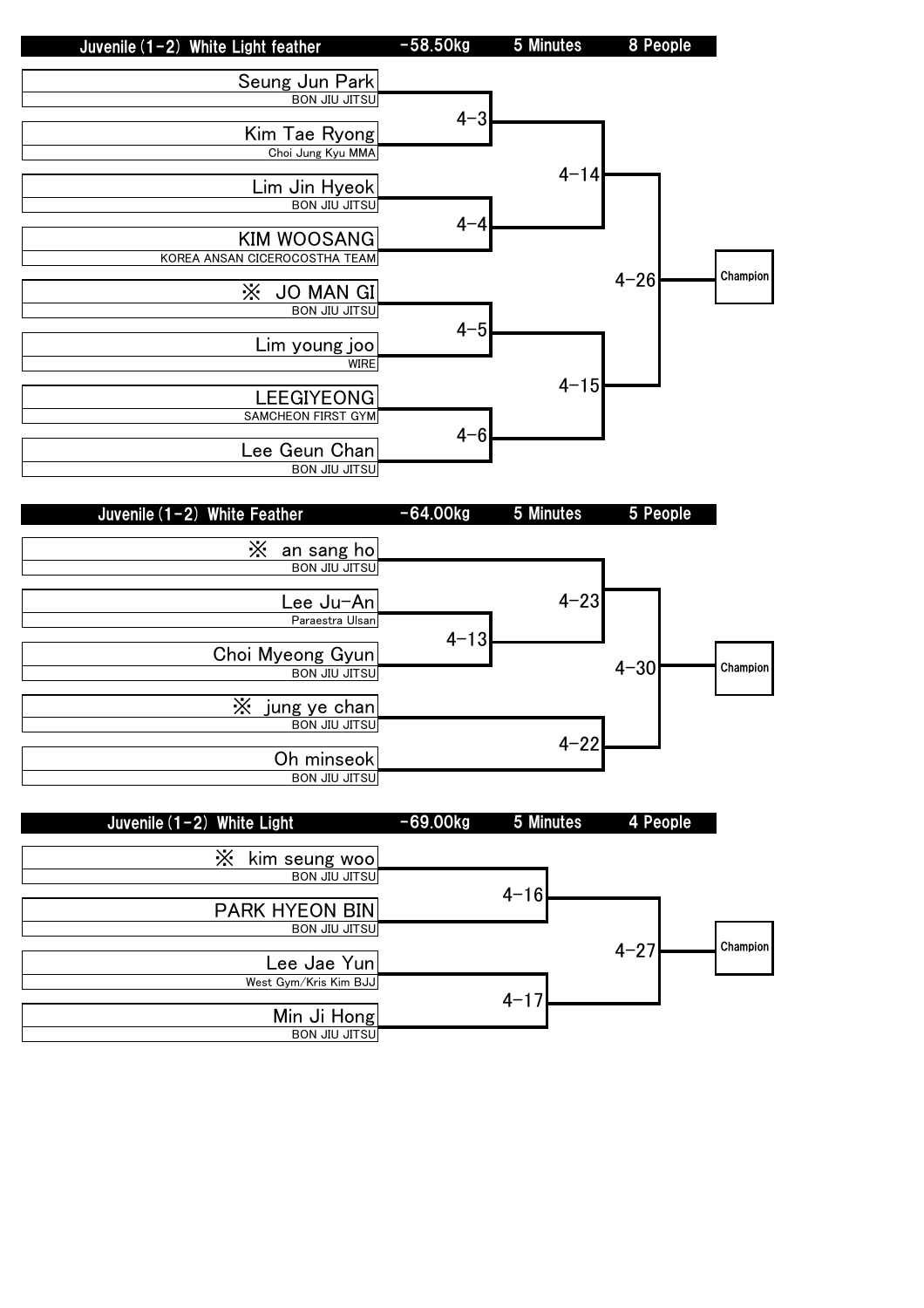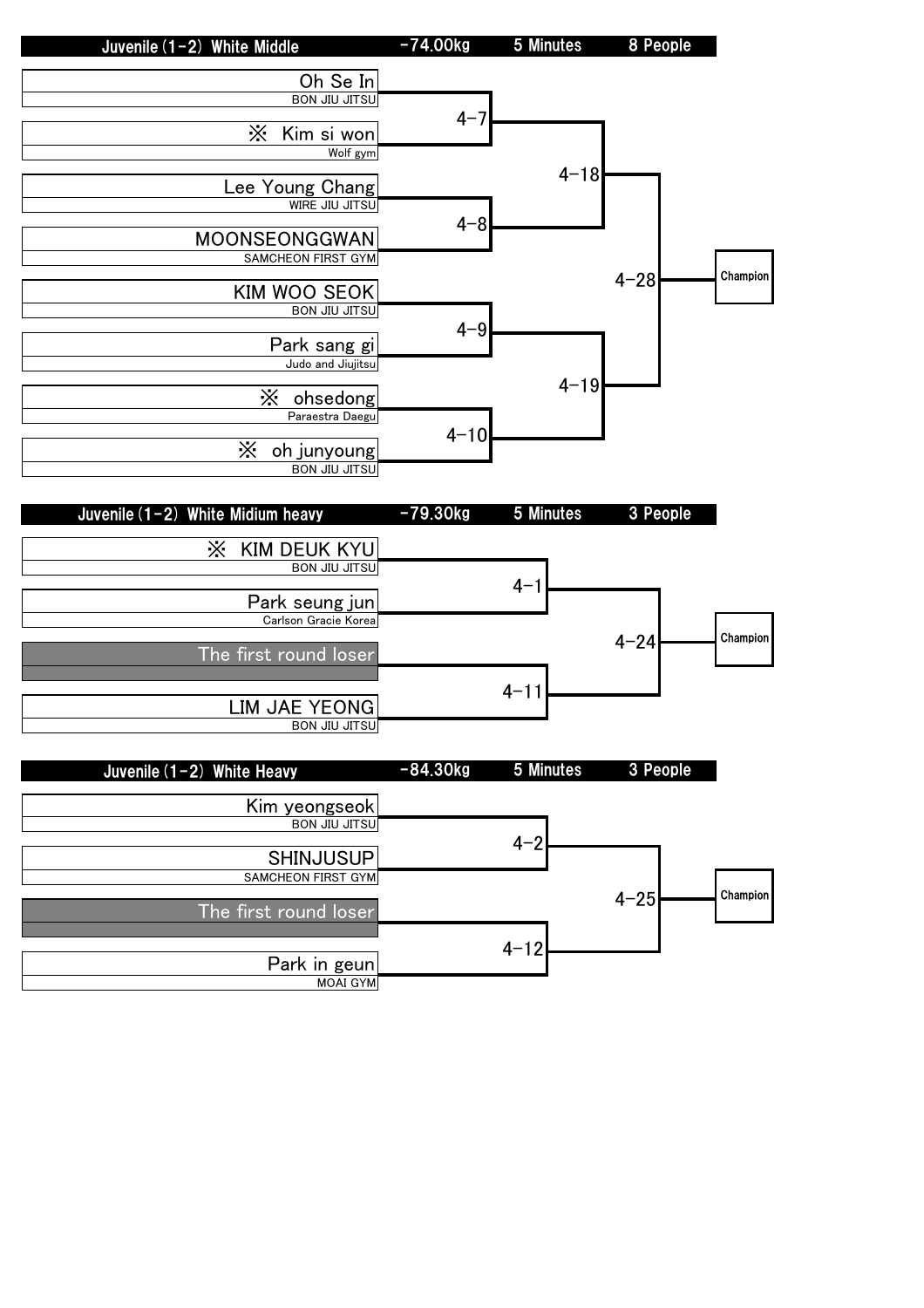|          | 4 People | 5 Minutes        | 89.31kg~   | Juvenile (1-2) White Ultra heavy                |
|----------|----------|------------------|------------|-------------------------------------------------|
|          |          |                  |            | X Jang Tae Hyuk                                 |
|          |          |                  |            | <b>BON JIU JITSU</b>                            |
|          |          | $4 - 20$         |            | Bae Young Ah                                    |
|          |          |                  |            | TEAM STEEL GUARD 336GYM                         |
| Champion | $4 - 29$ |                  |            | <b>Baek Juho</b>                                |
|          |          |                  |            | TEAM STEEL GUARD 336GYM                         |
|          |          | $4 - 21$         |            | X LEE KISEOK                                    |
|          |          |                  |            | <b>BON JIU JITSU</b>                            |
|          |          |                  |            |                                                 |
|          | 1 People | 5 Minutes        | $-64.00kg$ | Juvenile $(1-2)$ Blue Feather                   |
|          |          |                  |            | Jang Jun Seo                                    |
| Champion |          |                  |            | Carlson Gracie Korea                            |
|          |          |                  |            |                                                 |
|          | 1 People | <b>7 Minutes</b> | $-64.00kg$ | <b>Adult Purple Light feather</b>               |
|          |          |                  |            | Ji hyeon young                                  |
| Champion |          |                  |            | <b>BON JIU JITSU</b>                            |
|          |          |                  |            |                                                 |
|          | 4 People | <b>7 Minutes</b> | $-70.00kg$ | <b>Adult Purple Feather</b>                     |
|          |          |                  |            | <b>LEE WOOSEOK</b>                              |
|          |          |                  |            | <b>BON JIU JITSU</b>                            |
|          |          | $4 - 34$         |            | X Seo In Suk                                    |
|          |          |                  |            | West Gym/Kris Kim BJJ                           |
| Champion | $4 - 45$ |                  |            | kim woon kyum                                   |
|          |          |                  |            | Teamposse/ Kris Kim BJJ                         |
|          |          | $4 - 35$         |            |                                                 |
|          |          |                  |            | yu chan shin<br><b>BON JIU JITSU</b>            |
|          |          |                  |            |                                                 |
|          | 1 People | <b>7 Minutes</b> | $-76.00kg$ | <b>Adult Purple Light</b>                       |
|          |          |                  |            |                                                 |
| Champion |          |                  |            | Χ<br>Cho Daeyeon<br>TRI-FORCE JIU-JITSU ACADEMY |
|          |          |                  |            |                                                 |
|          | 4 People | <b>7 Minutes</b> | $-82.30kg$ | <b>Adult Purple Middle</b>                      |
|          |          |                  |            | X Heesung Jung                                  |
|          |          |                  |            | TRI-FORCE JIU-JITSU ACADEMY                     |
|          |          | $4 - 36$         |            |                                                 |
|          |          |                  |            | Х<br>Michael Ahn<br><b>Body and Seoul</b>       |
| Champion | $4 - 46$ |                  |            |                                                 |
|          |          |                  |            | X<br>bae seongmin<br>10th planet korea          |
|          |          | $4 - 37$         |            |                                                 |
|          |          |                  |            | X<br>Lee hoosun<br><b>BON JIU JITSU</b>         |
|          |          |                  |            |                                                 |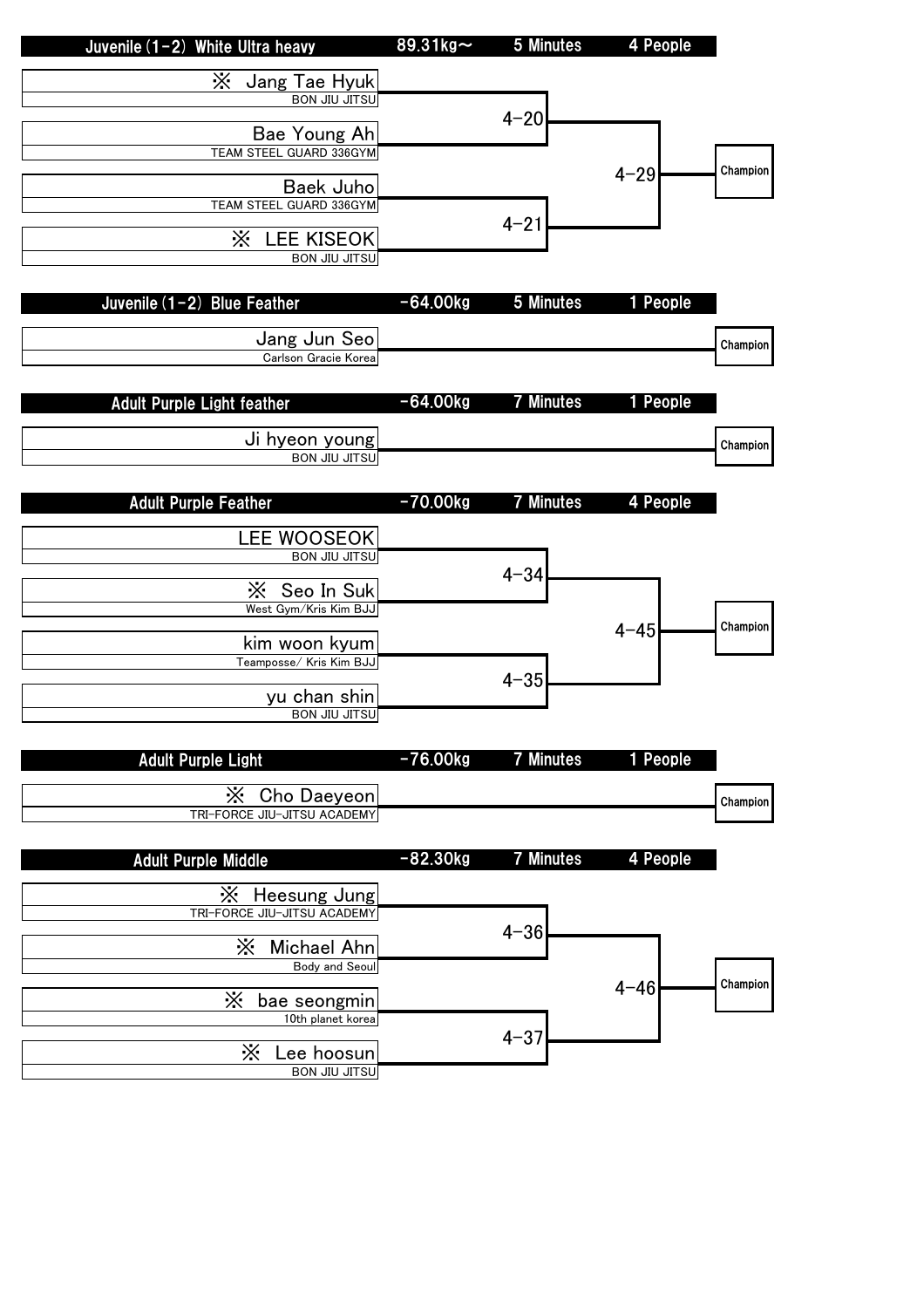|          | 2 People | <b>7 Minutes</b> | $-88.30kg$ | <b>Adult Purple Midium heavy</b>                 |
|----------|----------|------------------|------------|--------------------------------------------------|
|          |          |                  |            | <b>HAN PHIL SOO</b>                              |
|          |          |                  |            | <b>BON JIU JITSU</b>                             |
| Champion | $4 - 43$ |                  |            |                                                  |
|          |          |                  |            | Ж<br>Kim Wan Seok<br>SSENGYM COMPETITIONTEAM     |
|          |          |                  |            |                                                  |
|          | 1 People | <b>7 Minutes</b> | $-94.30kg$ | <b>Adult Purple Heavy</b>                        |
|          |          |                  |            |                                                  |
| Champion |          |                  |            | kim bokgeun                                      |
|          |          |                  |            | <b>BON JIU JITSU</b>                             |
|          |          |                  |            |                                                  |
|          | 4 People | 5 Minutes        | $-70.00kg$ | <b>Master2 White Feather</b>                     |
|          |          |                  |            | <b>CHAE HAN GYEOL</b>                            |
|          |          |                  |            | <b>BON JIU JITSU</b>                             |
|          |          | $4 - 41$         |            | Jaeyong choi                                     |
|          |          |                  |            | Johnfrankl bjj guyktuchanggo                     |
| Champion | $4 - 49$ |                  |            |                                                  |
|          |          |                  |            | Lee Chun Mok<br><b>SSABI MMA</b>                 |
|          |          | $4 - 42$         |            |                                                  |
|          |          |                  |            | Χ<br><b>JUNG HYO MIN</b>                         |
|          |          |                  |            | <b>BON JIU JITSU</b>                             |
|          | 3 People | 5 Minutes        | $-76.00kg$ | <b>Master2 White Light</b>                       |
|          |          |                  |            |                                                  |
|          |          |                  |            | X<br>Lim Ha Jin                                  |
|          |          | $4 - 31$         |            | <b>BON JIU JITSU</b>                             |
|          |          |                  |            | X<br>Kim Tanwook                                 |
|          |          |                  |            | Paraestra                                        |
| Champion | $4 - 47$ |                  |            | The first round loser                            |
|          |          |                  |            |                                                  |
|          |          | $4 - 38$         |            |                                                  |
|          |          |                  |            | $\times$<br>Park Ju Hyun<br><b>BON JIU JITSU</b> |
|          |          |                  |            |                                                  |
|          | 6 People | 5 Minutes        | $-82.30kg$ | <b>Master2 White Middle</b>                      |
|          |          |                  |            |                                                  |
|          |          |                  |            | Х<br>lee jae chul<br>BON JIU JITSU               |
|          |          |                  |            |                                                  |
|          |          | $4 - 39$         |            | Х<br>Heo Sung Guk<br>Suji Gorilla Jiujitsu       |
|          |          |                  | $4 - 32$   |                                                  |
|          |          |                  |            | yong-yun Hwang                                   |
| Champion |          |                  |            | GBK-KMK                                          |
|          | $4 - 48$ |                  |            | <b>PARK HYUN SU</b>                              |
|          |          |                  |            | Seryu jiu jitsu                                  |
|          |          |                  | $4 - 33$   |                                                  |
|          |          |                  |            |                                                  |
|          |          |                  |            | X<br>HAN HEUNG SUK<br><b>BON JIU JITSU</b>       |
|          |          | $4 - 40$         |            |                                                  |
|          |          |                  |            | Χ<br>Martin Tremblay<br>Body and Seoul           |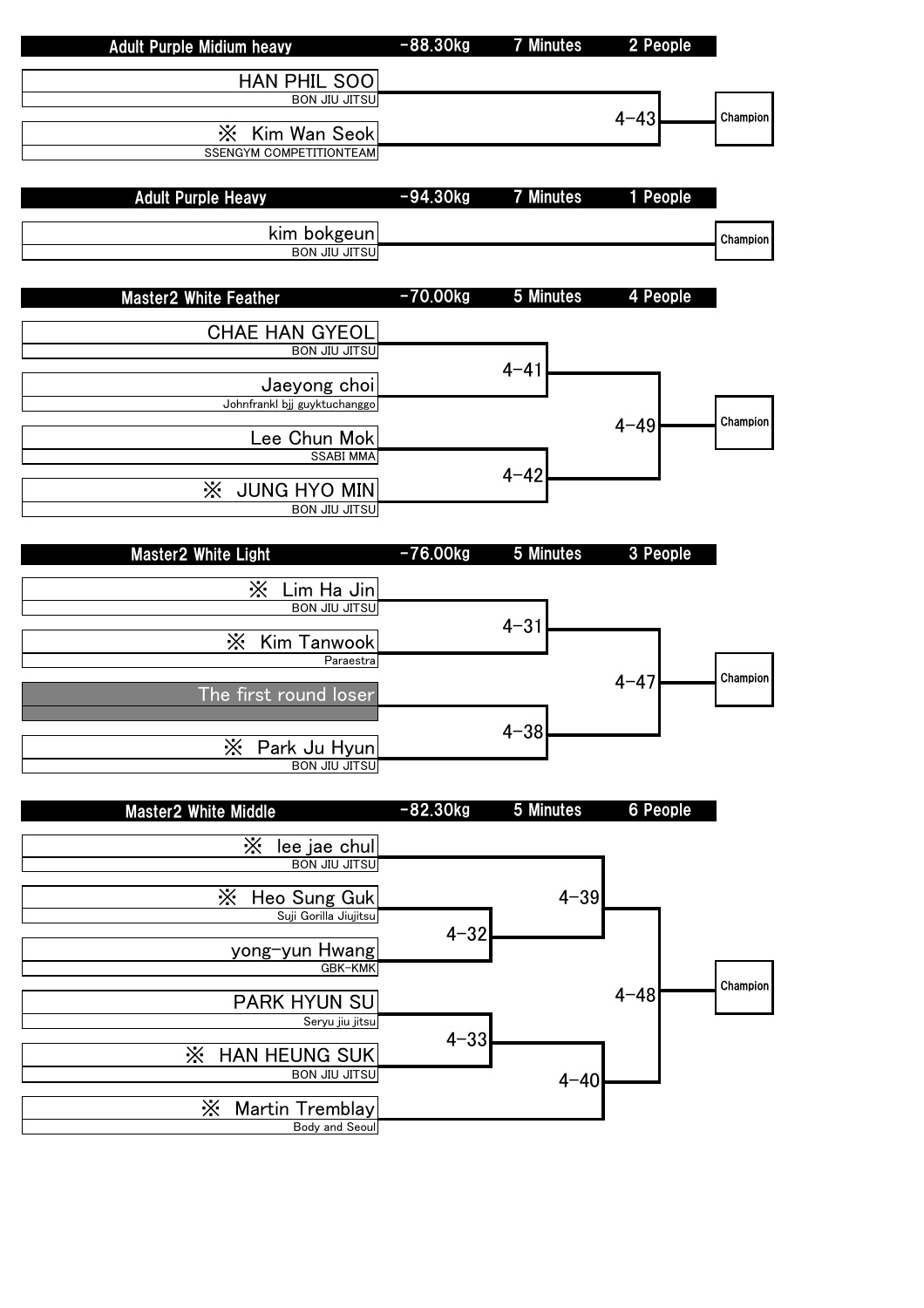|          | 1 People  | 5 Minutes | $-94.30kg$         | <b>Master2 White Heavy</b>                       |
|----------|-----------|-----------|--------------------|--------------------------------------------------|
|          |           |           |                    | $\times$<br>KIM hoonsung                         |
| Champion |           |           |                    | <b>BON JIU JITSU</b>                             |
|          |           |           |                    |                                                  |
|          | 2 People  | 5 Minutes | $100.51$ kg $\sim$ | Master2 White Ultra heavy                        |
|          |           |           |                    | Χ<br>Gu bonseok                                  |
|          |           |           |                    | <b>BON JIU JITSU</b>                             |
| Champion | $4 - 44$  |           |                    |                                                  |
|          |           |           |                    | X<br><b>SUNG WOO KIM</b><br><b>BON JIU JITSU</b> |
|          |           |           |                    |                                                  |
|          | 10 People | 5 Minutes | <b>OPEN</b>        | Juvenile (1-2) White Open class                  |
|          |           |           |                    |                                                  |
|          |           |           |                    | oh junyoung<br>BON JIU JITSU                     |
|          |           |           | $4 - 50$           |                                                  |
|          |           |           |                    | Jang Tae Hyuk                                    |
|          |           | $4 - 59$  |                    |                                                  |
|          |           |           |                    | <b>KIM DEUK KYU</b>                              |
|          |           |           |                    | <b>BON JIU JITSU</b>                             |
|          |           | $4 - 68$  |                    |                                                  |
|          |           |           |                    | an sang ho<br><b>BON JIU JITSU</b>               |
|          |           | $4 - 58$  |                    |                                                  |
|          |           |           |                    | Kim si won                                       |
| Champion | $4 - 73$  |           |                    | Wolf gym                                         |
|          |           |           |                    | <b>LEE KISEOK</b>                                |
|          |           |           |                    | <b>BON JIU JITSU</b>                             |
|          |           | $4 - 60$  |                    |                                                  |
|          |           |           |                    | kim seung woo<br>BON JIU JITSU                   |
|          |           |           |                    |                                                  |
|          |           | $4 - 69$  |                    | jung ye chan<br><b>BON JIU JITSU</b>             |
|          |           |           | $4 - 51$           |                                                  |
|          |           |           |                    | ohsedong                                         |
|          |           | $4 - 61$  |                    | Paraestra Daegu                                  |
|          |           |           |                    | <b>JO MAN GI</b>                                 |
|          |           |           |                    | <b>BON JIU JITSU</b>                             |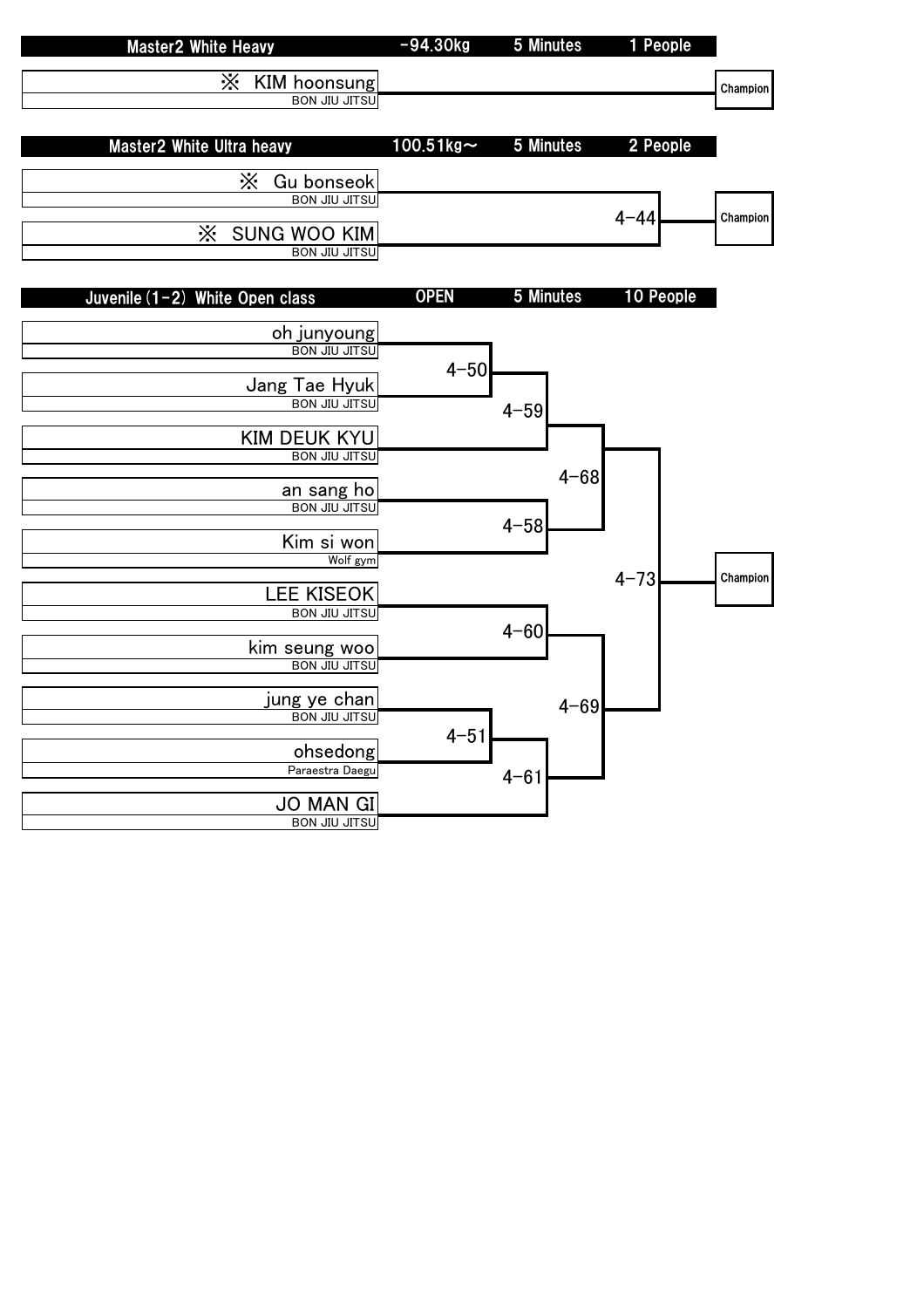| <b>Adult Purple Open class</b>             | <b>OPEN</b> | <b>7 Minutes</b> | <b>7 People</b> |          |
|--------------------------------------------|-------------|------------------|-----------------|----------|
|                                            |             |                  |                 |          |
| Lee hoosun                                 |             |                  |                 |          |
| <b>BON JIU JITSU</b>                       |             |                  |                 |          |
|                                            |             |                  |                 |          |
| Kim Wan Seok                               |             | $4 - 62$         |                 |          |
| <b>SSENGYM COMPETITIONTEAM</b>             |             |                  |                 |          |
|                                            | $4 - 52$    |                  |                 |          |
| Heesung Jung                               |             |                  |                 |          |
| TRI-FORCE JIU-JITSU ACADEMY                |             |                  |                 |          |
|                                            |             |                  | $4 - 72$        | Champion |
| Seo In Suk                                 |             |                  |                 |          |
| West Gym/Kris Kim BJJ                      |             |                  |                 |          |
|                                            | $4 - 53$    |                  |                 |          |
| bae seongmin                               |             |                  |                 |          |
| 10th planet korea                          |             |                  |                 |          |
|                                            |             | $4 - 63$         |                 |          |
| Cho Daeyeon<br>TRI-FORCE JIU-JITSU ACADEMY |             |                  |                 |          |
|                                            |             |                  |                 |          |
| Michael Ahn                                | $4 - 54$    |                  |                 |          |
| <b>Body and Seoul</b>                      |             |                  |                 |          |
|                                            |             |                  |                 |          |
|                                            |             |                  |                 |          |
| Master2 White Open class                   | <b>OPEN</b> | 5 Minutes        | 11 People       |          |
|                                            |             |                  |                 |          |
| <b>SUNG WOO KIM</b>                        |             |                  |                 |          |
| <b>BON JIU JITSU</b>                       |             |                  |                 |          |
|                                            |             |                  |                 |          |
| KIM hoonsung                               |             | $4 - 65$         |                 |          |
| <b>BON JIU JITSU</b>                       |             |                  |                 |          |
|                                            | $4 - 55$    |                  |                 |          |
| Martin Tremblay                            |             |                  |                 |          |
| Body and Seoul                             |             | $4 - 70$         |                 |          |
| lee jae chul                               |             |                  |                 |          |
| <b>BON JIU JITSU</b>                       |             |                  |                 |          |
|                                            |             | $4 - 64$         |                 |          |
| Lim Ha Jin                                 |             |                  |                 |          |
| <b>BON JIU JITSU</b>                       |             |                  |                 |          |
|                                            |             |                  |                 | Champion |
| Park Ju Hyun                               |             |                  |                 |          |
| <b>BON JIU JITSU</b>                       |             |                  | $4 - 74$        |          |
|                                            |             |                  |                 |          |
| Gu bonseok                                 |             | $4 - 66$         |                 |          |
| <b>BON JIU JITSU</b>                       |             |                  |                 |          |
|                                            | $4 - 56$    |                  |                 |          |
| Heo Sung Guk                               |             |                  |                 |          |
| Suji Gorilla Jiujitsu                      |             |                  |                 |          |
|                                            |             |                  |                 |          |
| <b>JUNG HYO MIN</b>                        |             | $4 - 71$         |                 |          |
| <b>BON JIU JITSU</b>                       |             |                  |                 |          |
|                                            | $4 - 57$    |                  |                 |          |
| Kim Tanwook                                |             |                  |                 |          |
| Paraestra                                  |             | $4 - 67$         |                 |          |
|                                            |             |                  |                 |          |
| HAN HEUNG SUK                              |             |                  |                 |          |
| <b>BON JIU JITSU</b>                       |             |                  |                 |          |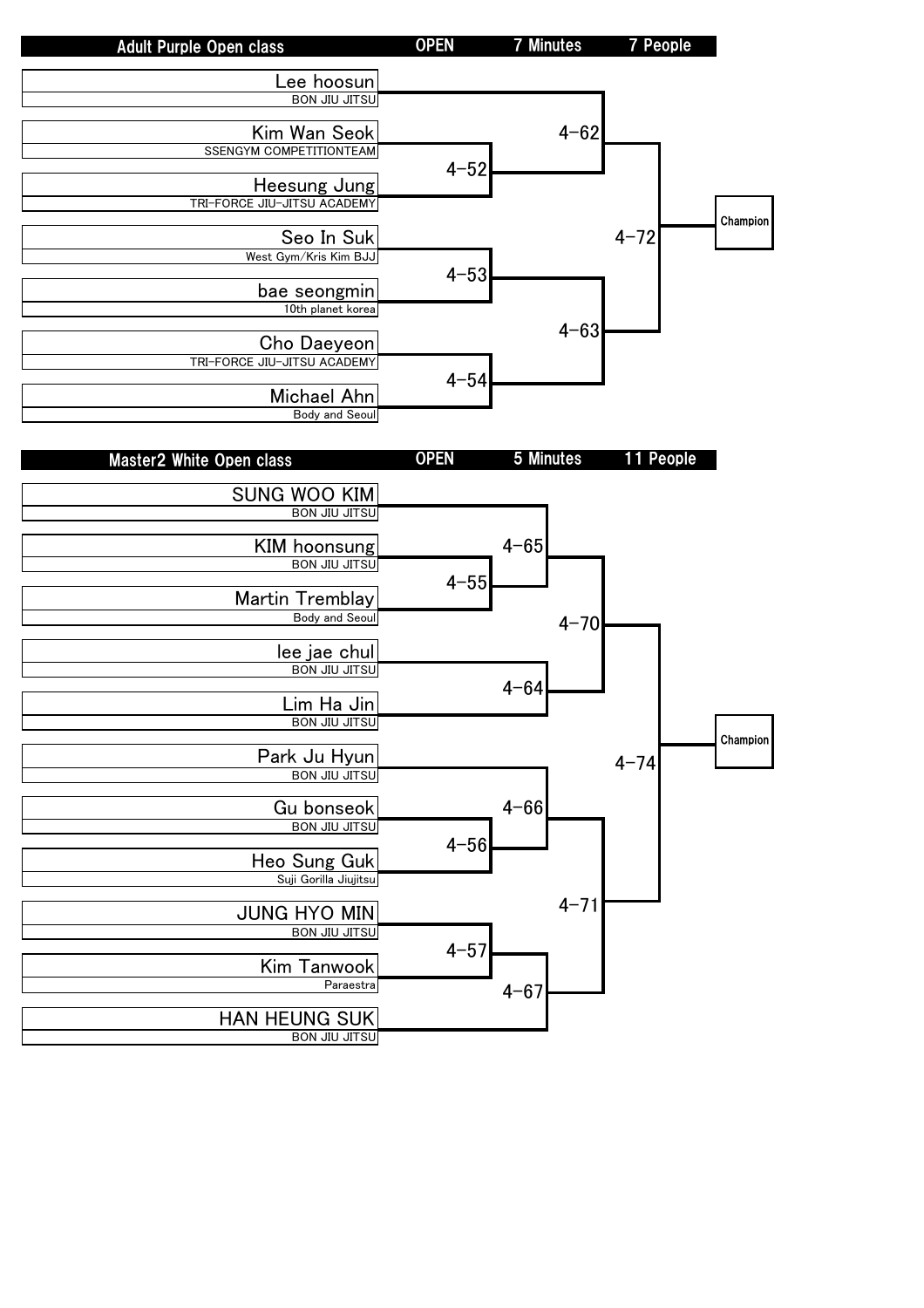

 $5 - 10$ 

※ Shin Hye Sung JOHNFRANKL BJJ

※ JEONG HUN HUI BON JIU JITSU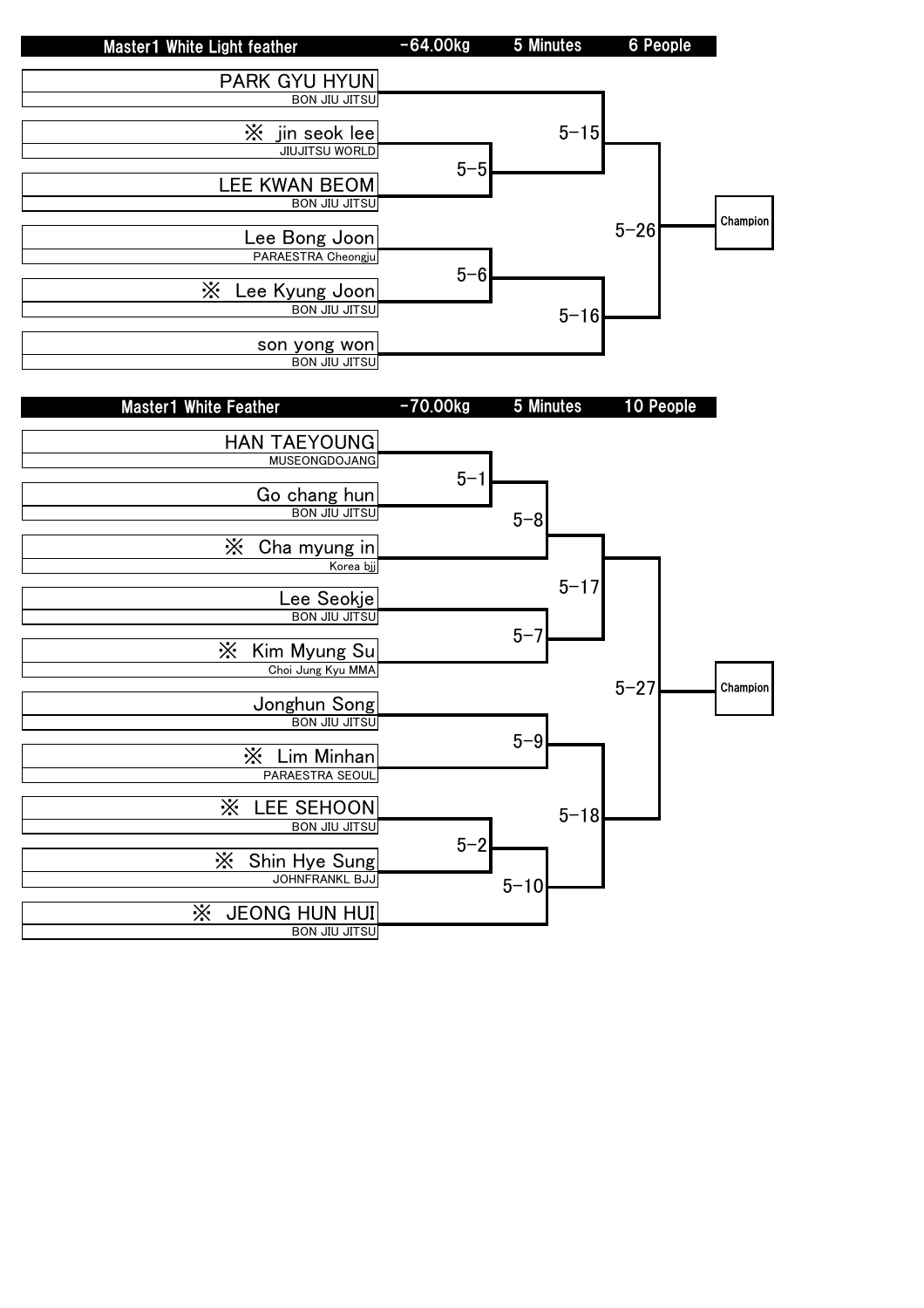

|          | 6 People | 5 Minutes | $-82.30kg$ | <b>Master1 White Middle</b>  |
|----------|----------|-----------|------------|------------------------------|
|          |          |           |            |                              |
|          |          |           |            | kim yun min                  |
|          |          |           |            | <b>BON JIU JITSU</b>         |
|          |          |           |            |                              |
|          |          | $5 - 31$  |            | Yang seung gun               |
|          |          |           |            | <b>KJ WIRE</b>               |
|          |          |           | $5 - 23$   |                              |
|          |          |           |            | Leehyunwoo                   |
|          |          |           |            | bangbea jiujitsu             |
| Champion |          |           |            |                              |
|          | $5 - 43$ |           |            | Kim kisu                     |
|          |          |           |            | Paraestra Yullyang           |
|          |          |           | $5 - 24$   |                              |
|          |          |           |            | kwonbyounggyun               |
|          |          | $5 - 32$  |            | <b>BON JIU JITSU</b>         |
|          |          |           |            |                              |
|          |          |           |            | haiwon JUNG                  |
|          |          |           |            | Johnfrankl bjj guyktuchanggo |
|          |          |           |            |                              |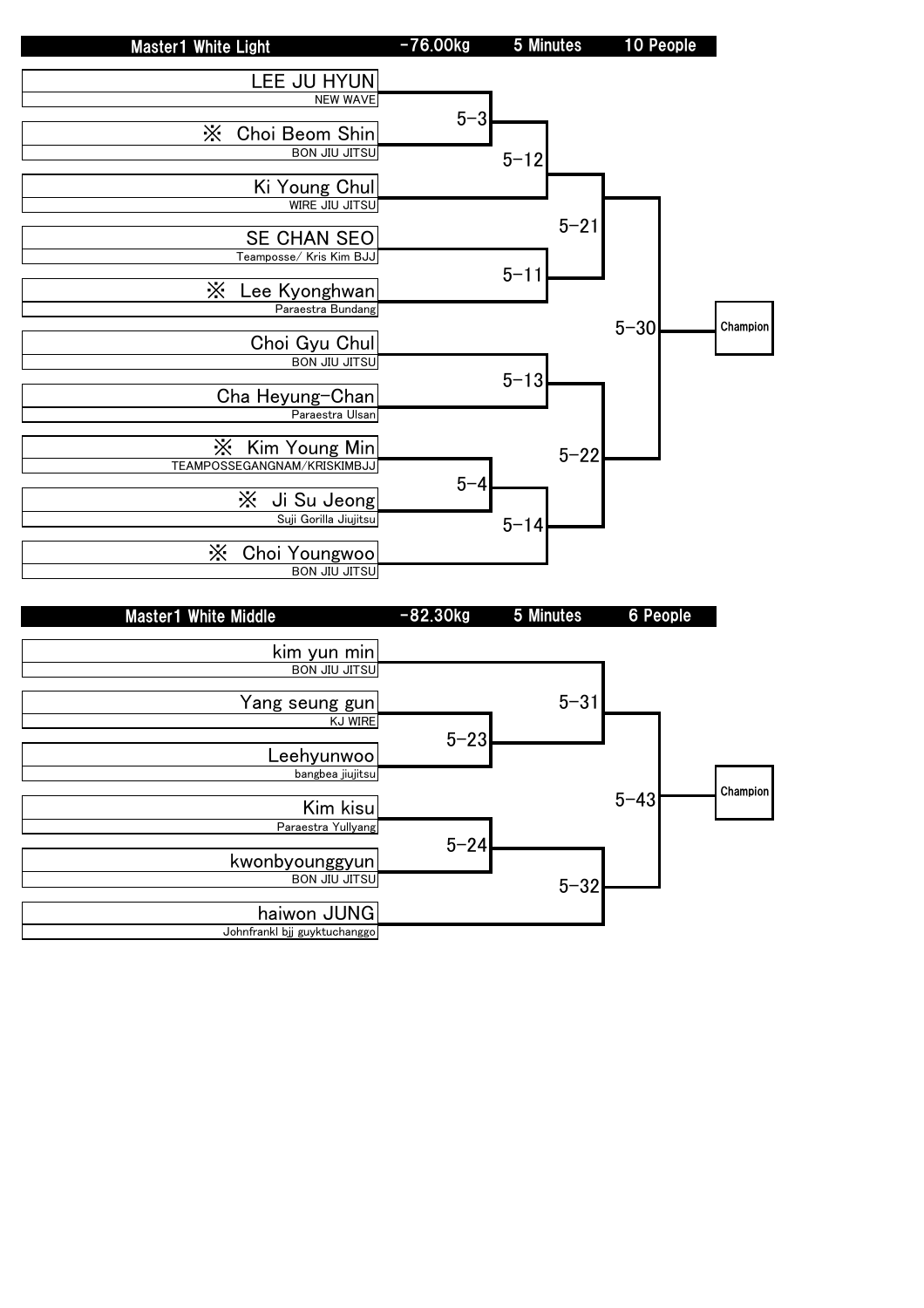|          | 5 People | 5 Minutes | $-88.30kg$ | <b>Master1 White Midium heavy</b> |
|----------|----------|-----------|------------|-----------------------------------|
|          |          |           |            | Χ<br><b>KIM SEULKIRO</b>          |
|          |          |           |            | <b>BON JIU JITSU</b>              |
|          |          | $5 - 34$  |            | parkdaehwan                       |
|          |          |           | $5 - 25$   | Paraestra Daegu                   |
| Champion | $5 - 44$ |           |            | Song Kyungguk                     |
|          |          |           |            | <b>BON JIU JITSU</b>              |
|          |          |           |            | Shin Dong-jin                     |
|          |          | $5 - 33$  |            | RATEL YELLOW BJJ                  |
|          |          |           |            | jung sooyoung                     |
|          |          |           |            | <b>BON JIU JITSU</b>              |
|          |          |           |            |                                   |

| <b>Master1 White Heavy</b> | $-94.30kg$ | 5 Minutes | 4 People |          |
|----------------------------|------------|-----------|----------|----------|
| X<br>Kim Seong-hoon        |            |           |          |          |
| Paraestra Ulsan            |            |           |          |          |
| Х<br><b>KIM HYUN CHUL</b>  |            | $5 - 37$  |          |          |
| Choi Jung Kyu MMA          |            |           |          |          |
| Χ<br>Moon, Hui Yoon        |            |           | $5 - 48$ | Champion |
| PARAESTRA KOREA            |            | $5 - 38$  |          |          |
| Χ<br>Lee Won-gyun          |            |           |          |          |
| Paraestra Ulsan            |            |           |          |          |

| Master1 White Super heavy | $-100.50$ kg 5 Minutes | <b>2 People</b> |                 |
|---------------------------|------------------------|-----------------|-----------------|
| <b>KIM WON HEEI</b>       |                        |                 |                 |
| <b>BON JIU JITSU</b>      |                        | $5 - 47$        | <b>Champion</b> |
| <b>SUNGMIN CHEON</b>      |                        |                 |                 |
| <b>TEAM KUMA</b>          |                        |                 |                 |

|          | 3 People |          | 5 Minutes | $100.5$ 1 kg $\sim$ | <b>Master1 White Ultra heavy</b> |
|----------|----------|----------|-----------|---------------------|----------------------------------|
|          |          |          |           |                     | hyeonmin kim                     |
|          |          |          | $5 - 19$  |                     | <b>BON JIU JITSU</b>             |
|          |          |          |           |                     | $X$ Park dong-hyun               |
| Champion |          | $5 - 39$ |           |                     | <b>BON JIU JITSU</b>             |
|          |          |          |           |                     | The first round loser            |
|          |          |          | $5 - 28$  |                     |                                  |
|          |          |          |           |                     | Χ<br>Kim myoung hyun             |
|          |          |          |           |                     | <b>BON JIU JITSU</b>             |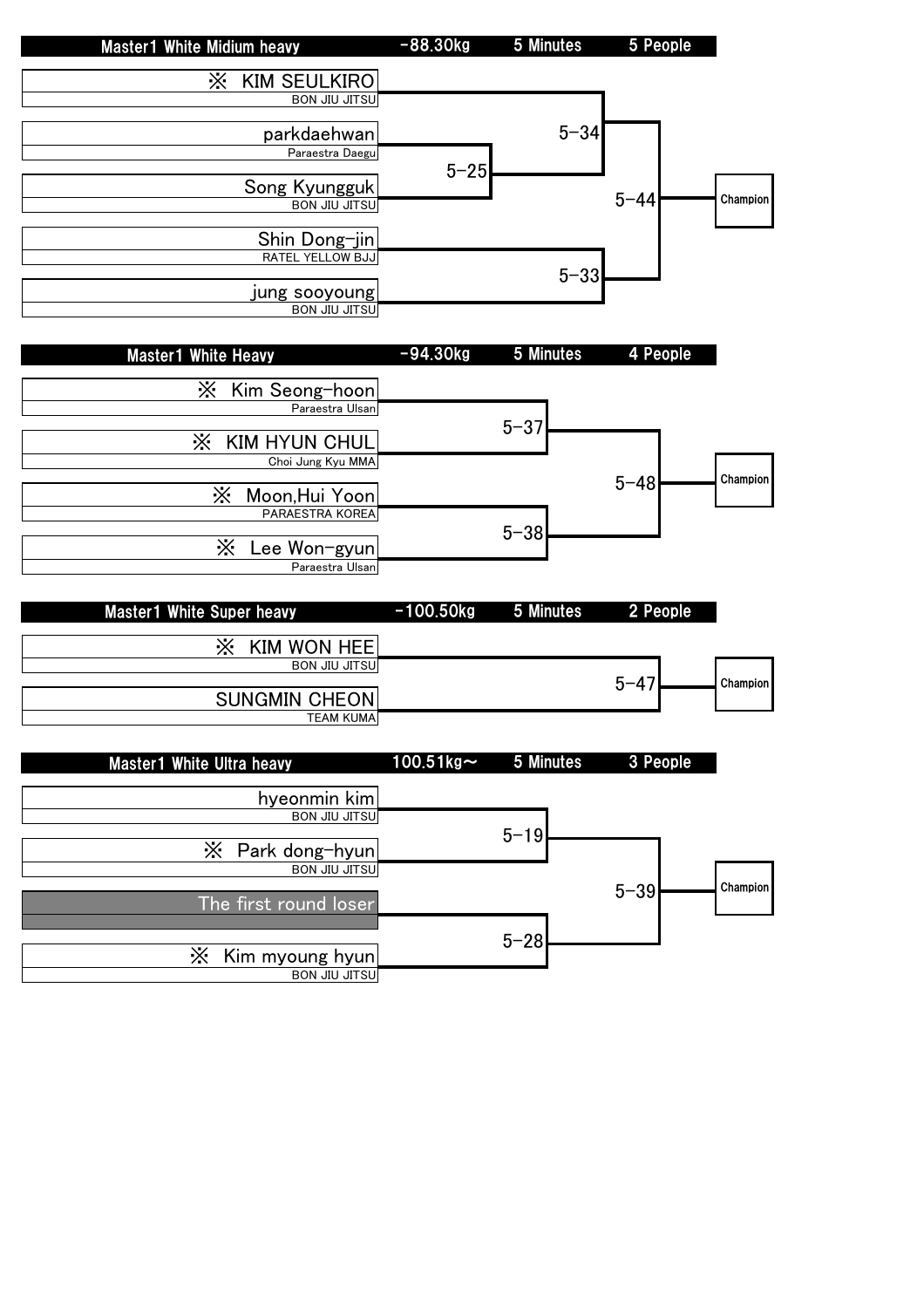| <b>Master1 Blue Feather</b>                          | $-70.00kg$  | 5 Minutes        | 3 People |          |
|------------------------------------------------------|-------------|------------------|----------|----------|
| X<br><u>lee young jun</u>                            |             |                  |          |          |
| <b>BON JIU JITSU</b>                                 |             |                  |          |          |
| Х<br>Ahn YoungSuk                                    |             | $5 - 20$         |          |          |
| TAR-Kris Kim BJJ                                     |             |                  | $5 - 40$ | Champion |
| The first round loser                                |             |                  |          |          |
|                                                      |             | $5 - 29$         |          |          |
| Lee Moon Jong<br><b>BON JIU JITSU</b>                |             |                  |          |          |
|                                                      |             |                  |          |          |
| Master1 Blue Light                                   | $-76.00kg$  | 5 Minutes        | 6 People |          |
| JANG JAE WOO                                         |             |                  |          |          |
| <b>BON JIU JITSU</b>                                 |             |                  |          |          |
| X<br>Lee Tae Won                                     |             | $5 - 45$         |          |          |
| PARAESTRA Cheongju                                   | $5 - 35$    |                  |          |          |
| <b>CHAN-HEE LEE</b>                                  |             |                  |          |          |
| <b>BON JIU JITSU</b>                                 |             |                  |          | Champion |
| Hae gwon Lee                                         |             |                  | $5 - 51$ |          |
| <b>BON JIU JITSU</b>                                 | $5 - 36$    |                  |          |          |
| Min ku Kim<br><b>BON JIU JITSU</b>                   |             |                  |          |          |
|                                                      |             | $5 - 46$         |          |          |
| X<br><b>KANG BYEONG DONG</b><br><b>BON JIU JITSU</b> |             |                  |          |          |
|                                                      |             |                  |          |          |
| <b>Master1 Blue Middle</b>                           | $-82.30kg$  | 5 Minutes        | 2 People |          |
| Lee Sang Yong                                        |             |                  |          |          |
| Choi Jung Kyu MMA                                    |             |                  | $5 - 49$ | Champion |
| X PARK JI HUN                                        |             |                  |          |          |
| <b>BON JIU JITSU</b>                                 |             |                  |          |          |
| Master1 Blue Midium heavy                            | $-88.30kg$  | 5 Minutes        | 4 People |          |
| <b>PARK CHUL</b>                                     |             |                  |          |          |
| <b>BON JIU JITSU</b>                                 |             |                  |          |          |
| kim chang keun                                       |             | $5 - 41$         |          |          |
| <b>BON JIU JITSU</b>                                 |             |                  |          |          |
| Kim chan hyuck                                       |             |                  | $5 - 50$ | Champion |
| Choi Jung Kyu MMA                                    |             |                  |          |          |
| X<br>CHO JAE KEUN                                    |             | $5 - 42$         |          |          |
| <b>BON JIU JITSU</b>                                 |             |                  |          |          |
| <b>Master1 Blue Heavy</b>                            | $-94.30kg$  | 5 Minutes        | 1 People |          |
|                                                      |             |                  |          |          |
| $X$ cho chung hyun<br>Choi Jung Kyu MMA              |             |                  |          | Champion |
|                                                      |             |                  |          |          |
|                                                      |             |                  |          |          |
| <b>Master1 Blue Super heavy</b>                      | $-100.50kg$ | <b>5 Minutes</b> | 1 People |          |
| An SungHwan                                          |             |                  |          | Champion |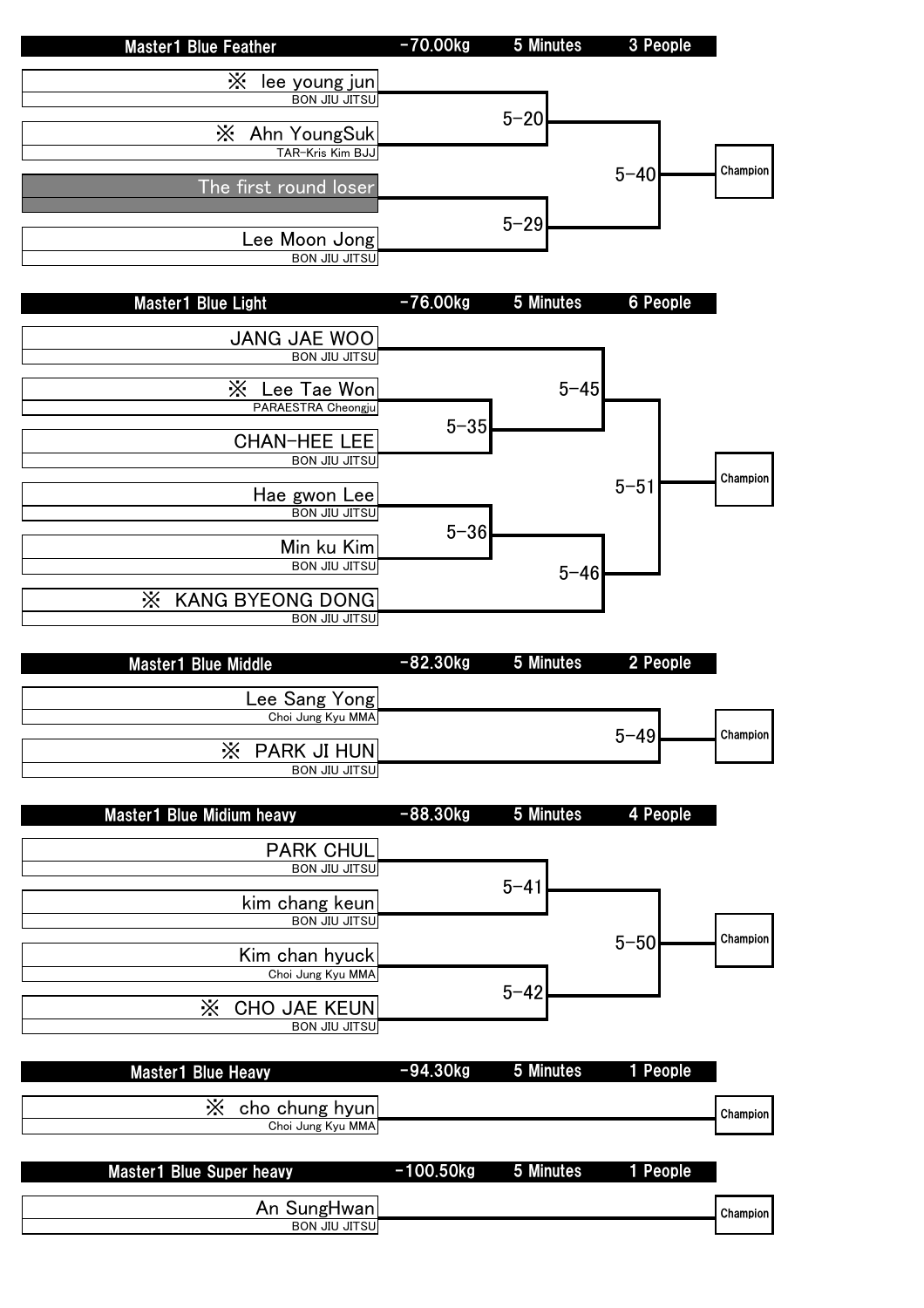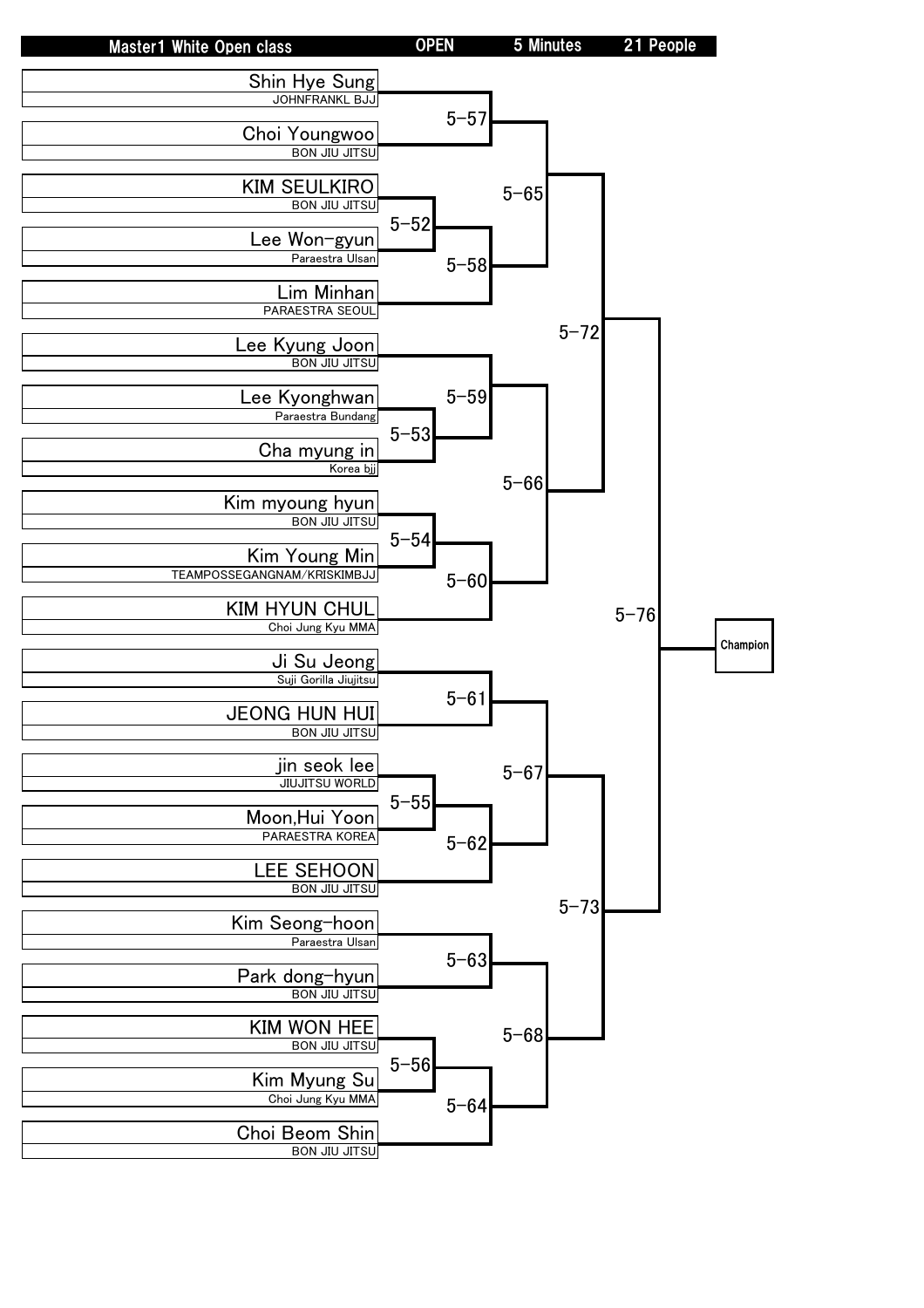| Master1 Blue Open class | <b>OPEN</b> | 5 Minutes | 7 People |                 |
|-------------------------|-------------|-----------|----------|-----------------|
| lee young jun           |             |           |          |                 |
| <b>BON JIU JITSU</b>    |             |           |          |                 |
| Lee Tae Won             |             | $5 - 74$  |          |                 |
| PARAESTRA Cheongju      | $5 - 69$    |           |          |                 |
| CHO JAE KEUN            |             |           |          |                 |
| <b>BON JIU JITSU</b>    |             |           |          | <b>Champion</b> |
| <b>PARK JI HUN</b>      |             |           | $5 - 77$ |                 |
| <b>BON JIU JITSU</b>    | $5 - 70$    |           |          |                 |
| Ahn YoungSuk            |             |           |          |                 |
| TAR-Kris Kim BJJ        |             |           |          |                 |
| <b>KANG BYEONG DONG</b> |             | $5 - 75$  |          |                 |
| <b>BON JIU JITSU</b>    |             |           |          |                 |
| cho chung hyun          | $5 - 71$    |           |          |                 |
| Choi Jung Kyu MMA       |             |           |          |                 |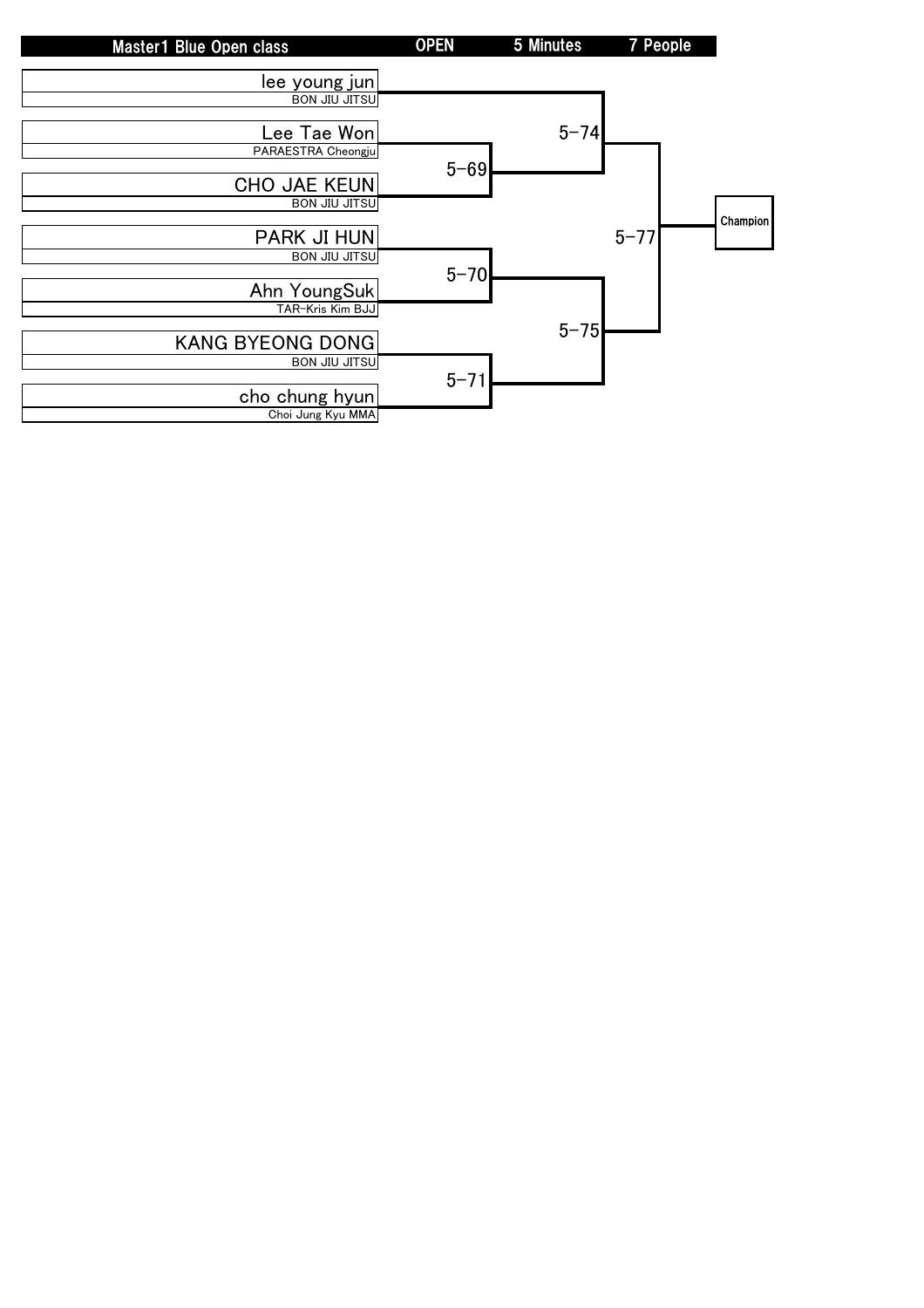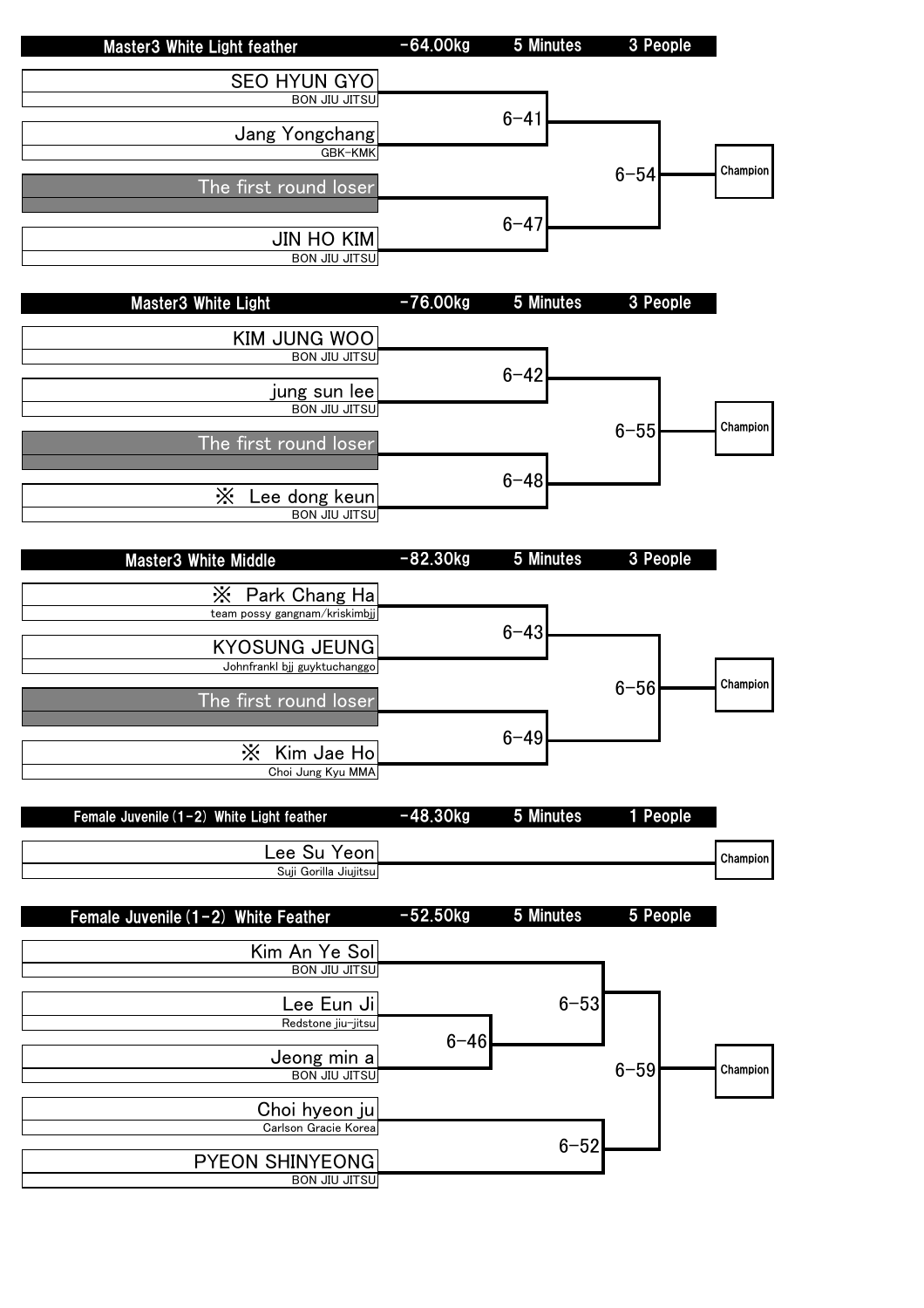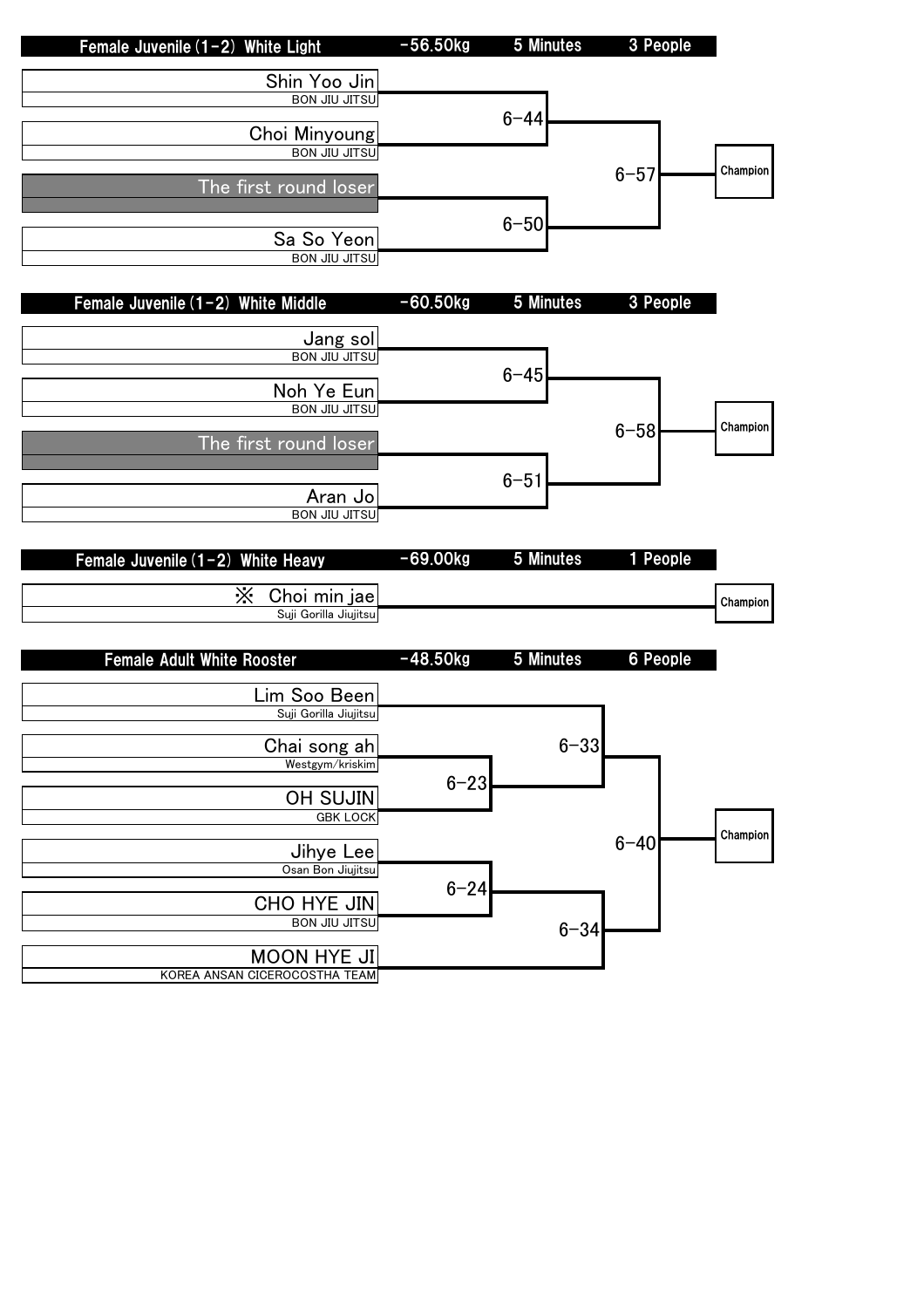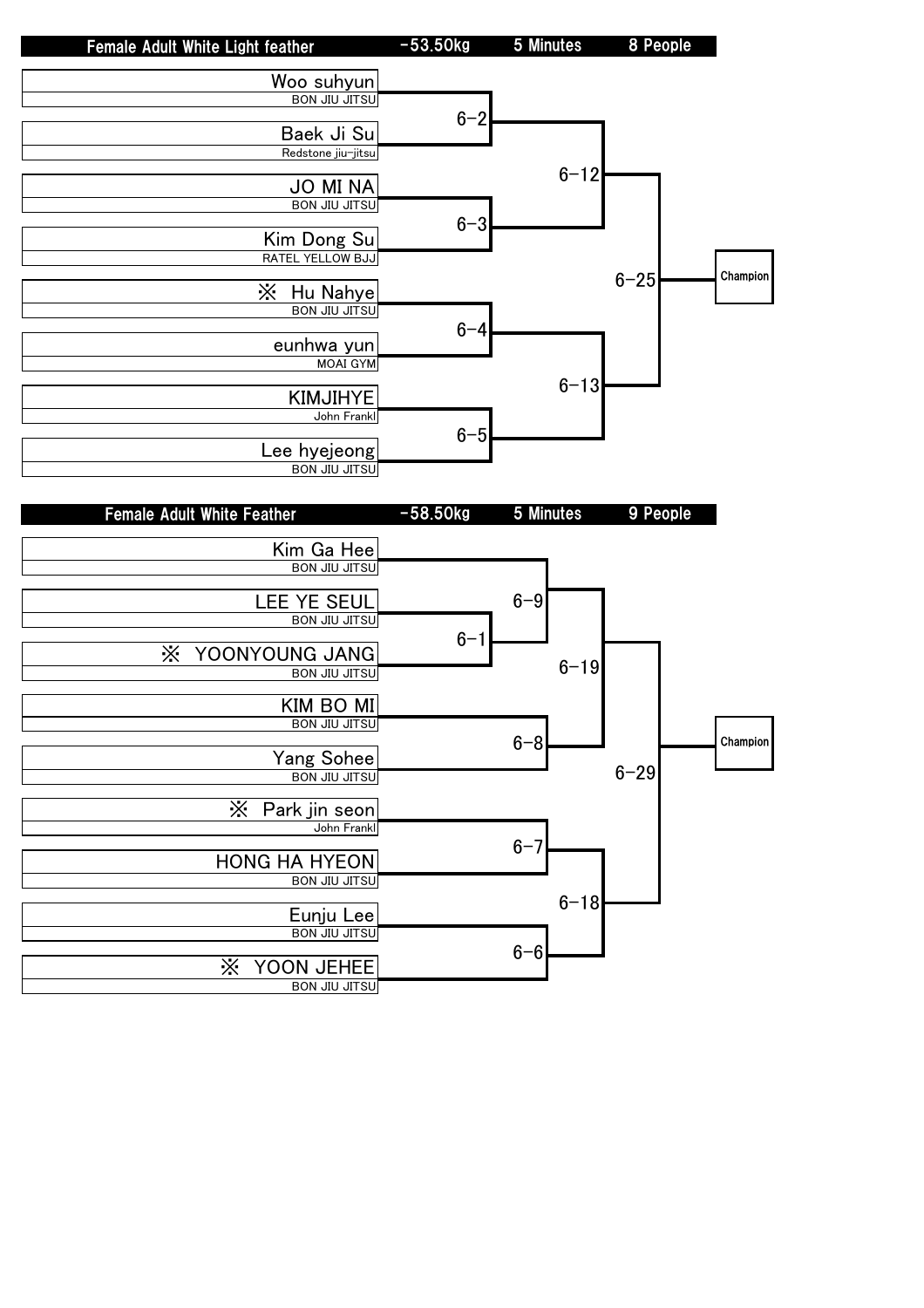| <b>Female Adult White Light</b> | $-64.00kg$ | 5 Minutes | 5 People |          |
|---------------------------------|------------|-----------|----------|----------|
| Oh Seheel                       |            |           |          |          |
| <b>BON JIU JITSU</b>            |            |           |          |          |
| Х<br>Lee Da Keum                |            | $6 - 21$  |          |          |
| Team Trigger                    | $6 - 10$   |           |          |          |
| Rhee Hayoung                    |            |           | $6 - 30$ | Champion |
| <b>BON JIU JITSU</b>            |            |           |          |          |

| <b>BON JIU JITSU</b> | ו∪ט⊤ט |
|----------------------|-------|
|                      |       |
| Ж<br>Leehaneul       |       |
| Paraestra Daegu      |       |
| $6 - 20$             |       |
| <b>SHIN JUMI</b>     |       |
| <b>BON JIU JITSU</b> |       |

 $\overline{\phantom{a}}$ 

| <b>Female Adult White Middle</b> | $-69.00kg$ | 5 Minutes | 4 People |          |
|----------------------------------|------------|-----------|----------|----------|
| Lee Han Lim                      |            |           |          |          |
| <b>GBK-KMK</b>                   |            |           |          |          |
| kabin KIM                        |            | $6 - 16$  |          |          |
| PARAESTRA Cheongju               |            |           |          |          |
| Χ<br>Julia Black                 |            |           | $6 - 28$ | Champion |
| Body and Seoul                   |            | $6 - 17$  |          |          |
| Ж<br>Kang ri han                 |            |           |          |          |
| <b>MOAI GYM</b>                  |            |           |          |          |

| Female Adult White Midium heavy | $-74.00kg$ 5 Minutes | 2 People |          |
|---------------------------------|----------------------|----------|----------|
| Jo Hyo Jin                      |                      |          |          |
| <b>BON JIU JITSU</b>            |                      |          |          |
| X<br>Lee Jieun                  |                      | $6 - 31$ | Champion |
| John Frankl                     |                      |          |          |

| <b>Female Adult White Ultra heavy</b> | 84.31 $kg$ ~ | 5 Minutes        | 1 People |          |
|---------------------------------------|--------------|------------------|----------|----------|
| CHOI MIN HEY<br>Х<br>PARAESTRA SEOUL  |              |                  |          | Champion |
| Female Adult Blue Light feather       | $-53.50kg$   | <b>6 Minutes</b> | 3 People |          |
| Son yu jin                            |              |                  |          |          |
| <b>BON JIU JITSU</b>                  |              | $6 - 11$         |          |          |
| Jun kyoung eun                        |              |                  |          |          |
| John Frankl                           |              |                  |          | Champion |
| The first round loser                 |              |                  | $6 - 32$ |          |
|                                       |              | $6 - 22$         |          |          |
| Park yuri                             |              |                  |          |          |
| <b>BON JIU JITSU</b>                  |              |                  |          |          |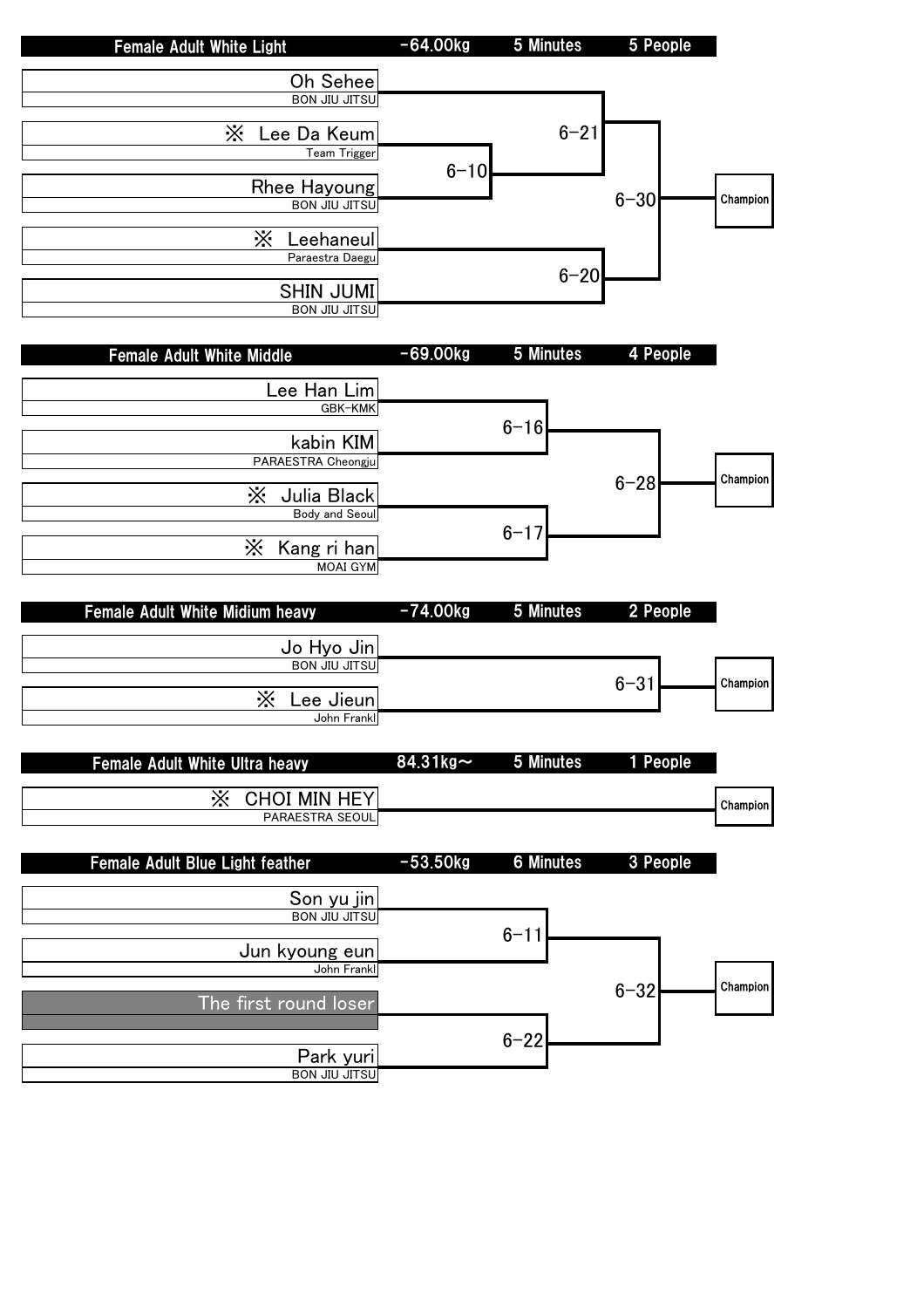|          | 2 People        | <b>6 Minutes</b> | $-58.50kg$ | <b>Female Adult Blue Feather</b>                          |
|----------|-----------------|------------------|------------|-----------------------------------------------------------|
|          |                 |                  |            | An nari                                                   |
|          |                 |                  |            | <b>TECHNE BJJ</b>                                         |
| Champion | $6 - 39$        |                  |            | ham jeong ah                                              |
|          |                 |                  |            | <b>BON JIU JITSU</b>                                      |
|          |                 |                  |            |                                                           |
|          | <b>6 People</b> | <b>6 Minutes</b> | $-64.00kg$ | <b>Female Adult Blue Light</b>                            |
|          |                 |                  |            | Kang Su Jeong                                             |
|          |                 |                  |            | <b>BON JIU JITSU</b>                                      |
|          |                 | $6 - 26$         |            | X<br>seo ye dam                                           |
|          |                 |                  |            | Paraestra                                                 |
|          |                 |                  | $6 - 14$   | Lee bomi                                                  |
|          |                 |                  |            | <b>BON JIU JITSU</b>                                      |
| Champion | $6 - 38$        |                  |            |                                                           |
|          |                 |                  |            | X<br>Kim yu ri<br>Wolf gym                                |
|          |                 |                  | $6 - 15$   |                                                           |
|          |                 |                  |            | $\times$<br><b>HWANG SEON HEE</b><br><b>BON JIU JITSU</b> |
|          |                 | $6 - 27$         |            |                                                           |
|          |                 |                  |            | <b>YEEUN LEE</b>                                          |
|          |                 |                  |            | <b>BON JIU JITSU</b>                                      |
|          | 2 People        | <b>6 Minutes</b> | $-69.00kg$ | <b>Female Adult Blue Middle</b>                           |
|          |                 |                  |            |                                                           |
|          |                 |                  |            | X<br>Kim Su Min<br><b>BON JIU JITSU</b>                   |
| Champion | $6 - 35$        |                  |            |                                                           |
|          |                 |                  |            | X Ji Su Kim                                               |
|          |                 |                  |            | Suji Gorilla Jiujitsu                                     |
|          | 1 People        | <b>6 Minutes</b> | $-74.00kg$ | Female Adult Blue Midium heavy                            |
|          |                 |                  |            |                                                           |
| Champion |                 |                  |            | Kimsunhee<br><b>BON JIU JITSU</b>                         |
|          |                 |                  |            |                                                           |
|          | 2 People        | 5 Minutes        | $-58.50kg$ | <b>Female Master1 White Feather</b>                       |
|          |                 |                  |            |                                                           |
|          |                 |                  |            | Yi Eunbi<br><b>BON JIU JITSU</b>                          |
| Champion | $6 - 36$        |                  |            |                                                           |
|          |                 |                  |            | X<br>LEE YUN HEE<br><b>BON JIU JITSU</b>                  |
|          |                 |                  |            |                                                           |
|          | 1 People        | 5 Minutes        | $-64.00kg$ | Female Master1 White Light                                |
|          |                 |                  |            |                                                           |
| Champion |                 |                  |            | Kim Dohee                                                 |
|          |                 |                  |            | Redstone jiu-jitsu                                        |
|          | 2 People        | 5 Minutes        | $-69.00kg$ | <b>Female Master1 White Middle</b>                        |
|          |                 |                  |            |                                                           |
|          |                 |                  |            | <b>YIM JISOOK</b><br><b>BON JIU JITSU</b>                 |
| Champion | $6 - 37$        |                  |            |                                                           |
|          |                 |                  |            | <b>X OH HYUN JUNG</b>                                     |
|          |                 |                  |            | TEAMPOSSEGANGNAM/KRISKIMBJJ                               |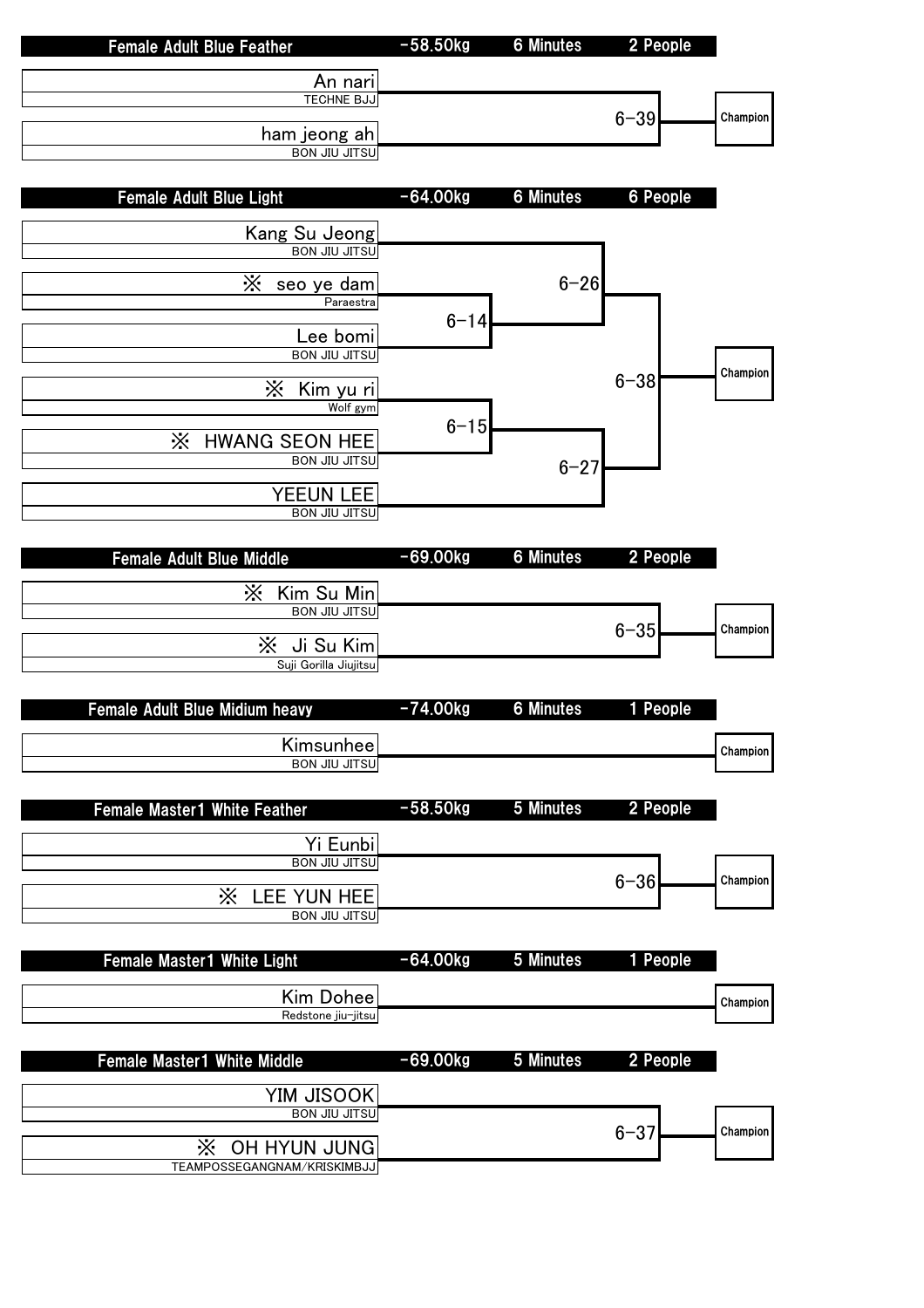